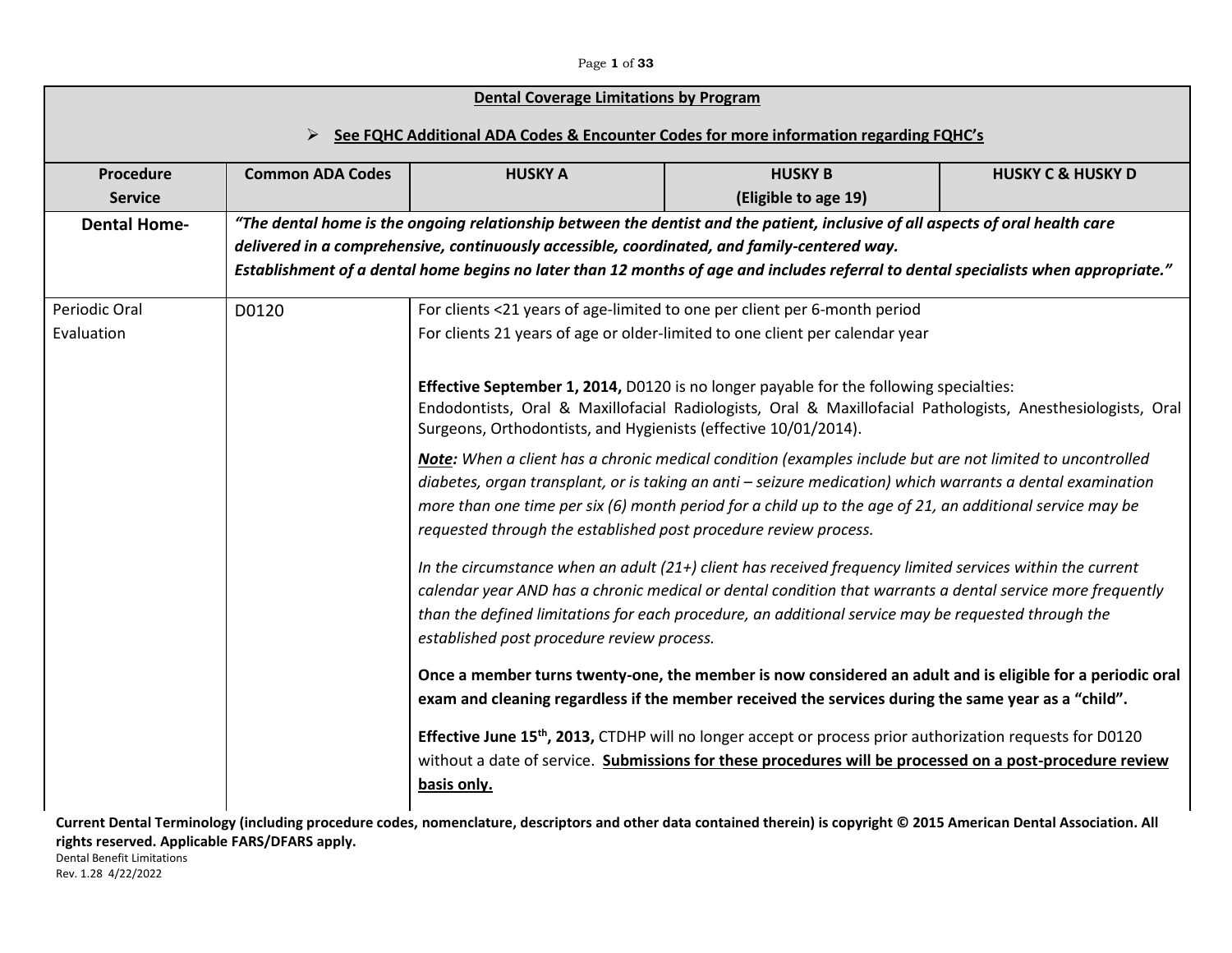Page **2** of **33**

| Emergency or Limited -<br><b>Oral Evaluation</b>                | D0140                             | -No HUSKY B Copay<br>- Source:  Provider Bulletin 2011-61, 2014-62 & Chapter 7 of the CT DSS Dental Provider Manual<br>Effective September 1, 2014, both children and adults will now be eligible for only four problem focused<br>evaluations per calendar year.<br>Once a member turns twenty-one, the member is now considered an adult and is eligible for four limited<br>oral exams regardless if the member received the services during the same year as a "child".                                                                                                                                                         |
|-----------------------------------------------------------------|-----------------------------------|-------------------------------------------------------------------------------------------------------------------------------------------------------------------------------------------------------------------------------------------------------------------------------------------------------------------------------------------------------------------------------------------------------------------------------------------------------------------------------------------------------------------------------------------------------------------------------------------------------------------------------------|
|                                                                 |                                   | -No HUSKY B Copay<br>-Source: Provider Bulletin 2014-62 & Chapter 7 of the CT DSS Dental Provider Manual                                                                                                                                                                                                                                                                                                                                                                                                                                                                                                                            |
| Comprehensive Oral<br>Evaluation                                | D0150                             | For clients <21 years of age-limited to one per 36 months<br>For clients 21 years of age or older-limited to one per client per lifetime<br>Note: When a client changes providers, an additional comprehensive examination service can be requested<br>through the established prior authorization process.<br>Once a member turns 21, the member is eligible for a comprehensive oral evaluation, as an adult, even if<br>the member received a comprehensive oral evaluation prior to their 21 <sup>st</sup> birthday.<br>-No HUSKY B Copay<br>Source: Provider Bulletin 2011-61 & Chapter 7 of the CT DSS Dental Provider Manual |
| Detailed & Extensive<br><b>Oral Evaluation</b>                  | D0160                             | -No HUSKY B Copay<br>-Source: DXC/HP Fee schedule & Chapter 7 of the CT DSS Dental Provider Manual                                                                                                                                                                                                                                                                                                                                                                                                                                                                                                                                  |
| X-Ray-Intraoral,<br>Complete Series (FMX,<br>Full Mouth Series) | D0210-Full Mouth<br><b>Series</b> | Intraoral, complete series (full mouth) consisting of at least ten (10) periapical films plus bitewings,<br>limited to once per (36) months<br>Note: Under the HUSKY dental plan, a panoramic or a full mouth series is covered under the plan 1X per 36<br>months.<br>-No HUSKY B Copay                                                                                                                                                                                                                                                                                                                                            |

**Current Dental Terminology (including procedure codes, nomenclature, descriptors and other data contained therein) is copyright © 2015 American Dental Association. All rights reserved. Applicable FARS/DFARS apply.**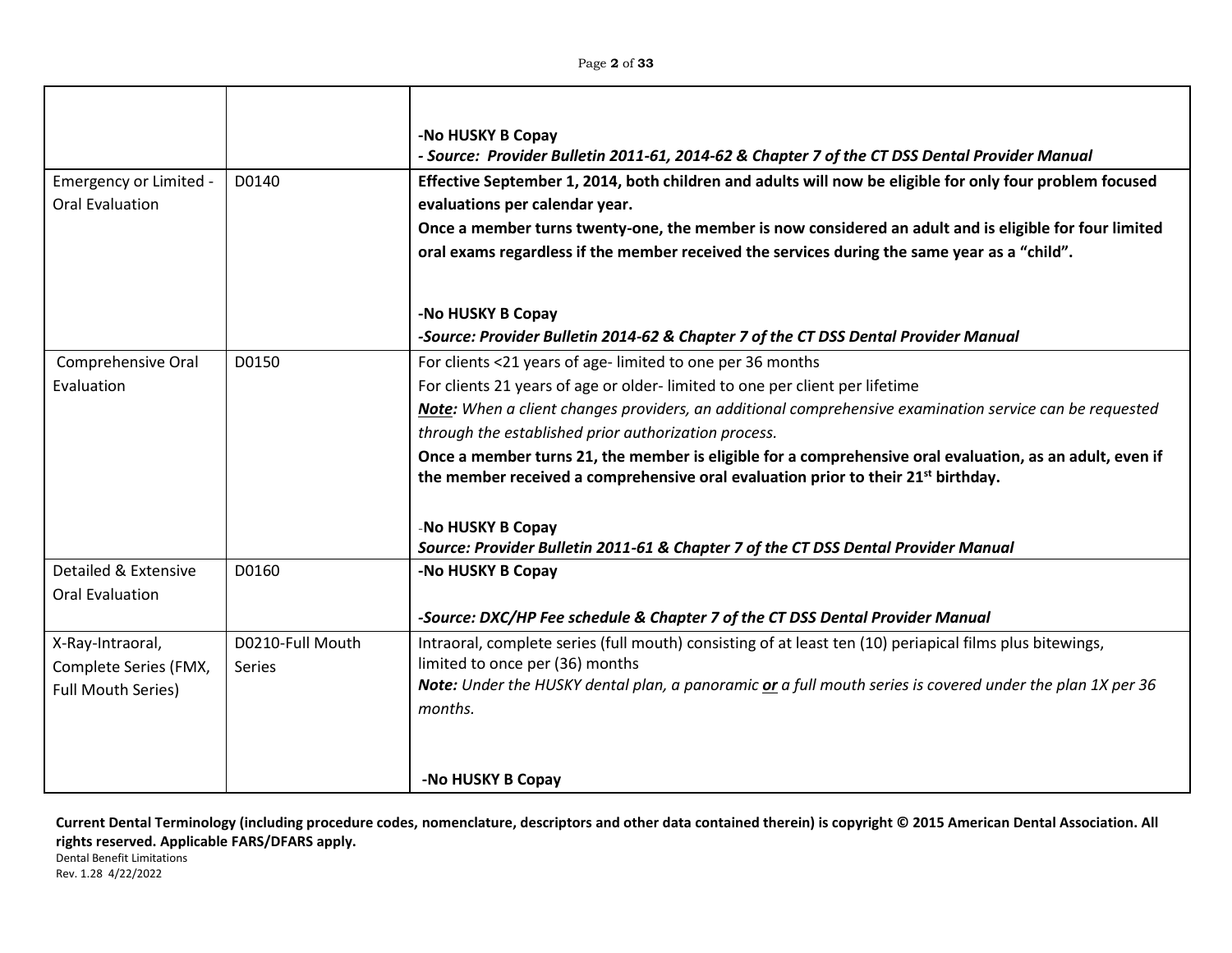|                  |                       | - Source: Chapter 7 of the CT DSS Dental Provider Manual                                                                                               |
|------------------|-----------------------|--------------------------------------------------------------------------------------------------------------------------------------------------------|
| X-Ray-Periapical | D0220-1st Film        | Limited to four (4) radiographs per 365-day period                                                                                                     |
|                  | D0230-Each Additional | Note: Periapicals are not covered on the same date of service as a full mouth series, a panoramic film, or                                             |
|                  | Film                  | lateral jaw films.                                                                                                                                     |
|                  |                       | If the number of films billed will exceed the fee of full mouth series, a full mouth series should be billed.                                          |
|                  |                       | <b>Example:</b> Four periapical films and four bite wings would exceed the fee of a full mouth series. In this case, a                                 |
|                  |                       | full mouth series should be billed.                                                                                                                    |
|                  |                       | When a client has a documented need that warrants more than four periapical radiographs in a one-year                                                  |
|                  |                       | period, an additional service may be requested through the prior authorization process. The prior                                                      |
|                  |                       | authorization request must include a description and/or documentation that will support and justify the<br>additional periapical radiograph procedure. |
|                  |                       | -No HUSKY B Copay                                                                                                                                      |
|                  |                       | - Source: Provider Bulletin 2011-61 & Chapter 7 of the CT DSS Dental Provider Manual                                                                   |
| X-Ray-Bitewing   | D0270-Single          | Effective May 1, 2015, for clients <21 years of age-limited to 1 bitewing procedure allowed per client once                                            |
|                  | D0272-Two             | per calendar year                                                                                                                                      |
|                  | D0274-Four            | For clients 21 years of age or older-limited to 1 bitewing procedure allowed per client per 12-month period                                            |
|                  |                       | (any x-rays in addition to bitewings & 3 periapicals require a PA)                                                                                     |
|                  |                       |                                                                                                                                                        |
|                  |                       | -No HUSKY B Copay                                                                                                                                      |
|                  |                       | - Source: Provider Bulletin 2011-61, & Chapter 7 of the CT DSS Dental Provider Manual                                                                  |
|                  |                       | -Provider Bulletin 2015-27                                                                                                                             |
| Sialography      | D0310                 | Effective September 1, 2014, no longer payable through HUSKY                                                                                           |
|                  |                       |                                                                                                                                                        |
|                  |                       | - Source: Provider Bulletin 2014-62                                                                                                                    |
|                  |                       |                                                                                                                                                        |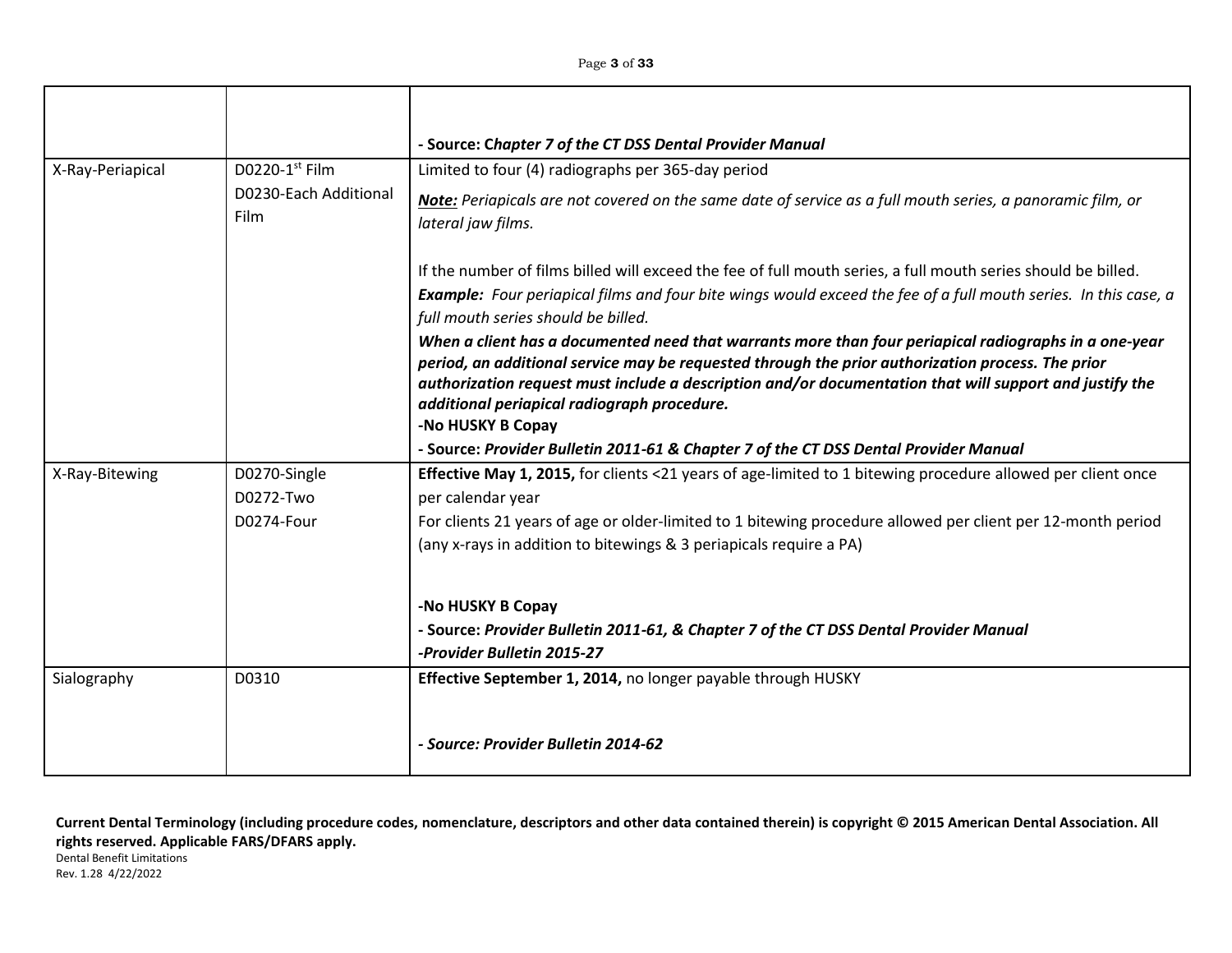| Other TMJ Films               | D0321               | Effective September 1, 2014, PA required                                                                          |
|-------------------------------|---------------------|-------------------------------------------------------------------------------------------------------------------|
|                               |                     | -No Husky B Copay                                                                                                 |
|                               |                     |                                                                                                                   |
|                               |                     | - Source: Provider Bulletin 2014-62                                                                               |
| X-Ray-Panoramic               | D0330-Panoramic     | A panoramic x-ray is a reimbursable procedure that requires prior authorization for clients age 21 and older.     |
|                               | Radiograph          | This pertains to all dental specialties and clinics except for oral and maxillofacial surgeons and orthodontists. |
|                               |                     | Note: Under the HUSKY dental plan, either a panoramic x-ray or a full mouth series is covered under the plan      |
|                               |                     | 1x per 36 months.                                                                                                 |
|                               |                     | When a client has a documented need that warrants a panoramic radiograph, the service can be requested            |
|                               |                     | through the prior authorization process.                                                                          |
|                               |                     | -No HUSKY B Copay                                                                                                 |
|                               |                     | - Source: Provider Bulletin 2011-61, Chapter 6 in the CTDHP Provider Manual & Chapter 7 of the CT DSS             |
|                               |                     | <b>Dental Provider Manual</b>                                                                                     |
| <b>Caries Susceptibility</b>  | D0425               | Prior Authorization is required for the specialties that are allowed to bill for this procedure.                  |
| Screening                     |                     | When submitting a prior authorization, providers should include a description of the patient's condition, the     |
|                               |                     | reason the screening should be done, and should also note how the results of the screening will influence         |
|                               |                     | future treatment.                                                                                                 |
|                               |                     | Providers should follow the EPSDT guidelines in the provider manual.                                              |
|                               |                     |                                                                                                                   |
|                               |                     | -No HUSKY B Copay<br>-Source Provider Bulletin 2014-62                                                            |
| <b>Caries Risk Assessment</b> | D0601-Low Risk      | Effective September 1, 2014, payment for D0601 and February 13, 2015 for D0602 and D0603 will be limited          |
| (Primarily for Children)      | D0602-Moderate Risk | to once per 6 months for children under the age of 21 years. Only dental hygienists, who are enrolled as a        |
|                               | D0603-High Risk     | rendering provider in the CTDHP/HUSKY Health program, practicing in public health settings and who have           |
|                               |                     | completed calibration training will be eligible to receive reimbursement. Screenings should take place in         |
|                               |                     | locations that are not dental homes. This would normally not include permanent clinics and private dental         |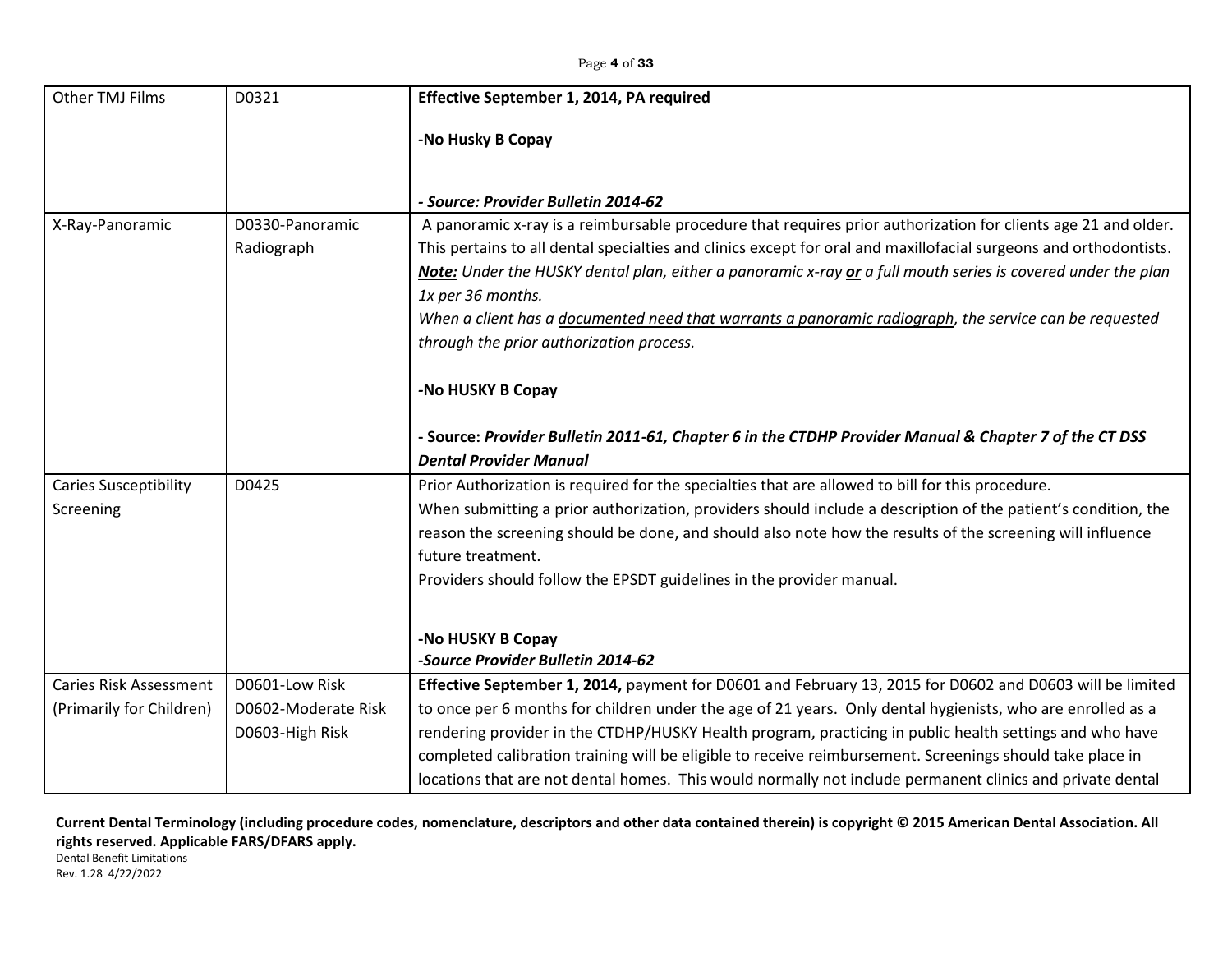### Page **5** of **33**

|                               |                        | offices. Children who have a dental home should be receiving periodic dental examinations at their dental                                                                                                                                                                                                                                                                                        |
|-------------------------------|------------------------|--------------------------------------------------------------------------------------------------------------------------------------------------------------------------------------------------------------------------------------------------------------------------------------------------------------------------------------------------------------------------------------------------|
|                               |                        | home rather than a screening.                                                                                                                                                                                                                                                                                                                                                                    |
|                               |                        | -No HUSKY B Copay                                                                                                                                                                                                                                                                                                                                                                                |
|                               |                        | -Source: Provider bulletin 2014-62, Provider bulletin 2014-71, internal document- PDF 10-1-2014, entitled:                                                                                                                                                                                                                                                                                       |
|                               |                        | Dental Caries Risk Assessment Screening Program for Children                                                                                                                                                                                                                                                                                                                                     |
| Dental Prophylaxis            | D1120 Pediatric        | For clients <21 years of age-limited to one per client per 6-month period                                                                                                                                                                                                                                                                                                                        |
| "Prophy"                      | D1110 Adult            | For clients 21 years of age or older-limited to one per client per calendar year                                                                                                                                                                                                                                                                                                                 |
|                               |                        | Note: Includes cleaning, supra & sub gingival scaling & polishing                                                                                                                                                                                                                                                                                                                                |
|                               |                        | When a client has a chronic medical condition (examples include but are not limited to uncontrolled diabetes,<br>organ transplant or is taking an anti – seizure medication) that warrants a dental prophylaxis more than one<br>time per six (6) month period for a child up to the age of 21, an additional service may be requested through<br>the established post procedure review process. |
|                               |                        | In the circumstance when an adult (21+) client has received frequency limited services within the current                                                                                                                                                                                                                                                                                        |
|                               |                        | calendar year AND has a chronic medical or dental condition that warrants a dental service more frequently<br>than the defined limitations for each procedure, an additional service may be requested through the<br>established post procedure review process.                                                                                                                                  |
|                               |                        | Once a member turns twenty-one, the member is now considered an adult and is eligible for an adult<br>prophylaxis regardless if the member received the services during the same year as a "child".                                                                                                                                                                                              |
|                               |                        | Effective June 15 <sup>th</sup> , 2013, CTDHP will no longer accept or process prior authorization requests for D1110<br>without a date of service. Submissions for these procedures will be processed on a post-procedure review<br>basis only.                                                                                                                                                 |
|                               |                        | -No HUSKY B Copay                                                                                                                                                                                                                                                                                                                                                                                |
|                               |                        | - Source: Provider Bulletin 2011-61, Fee Schedule & Chapter 7 of the CT DSS Dental Provider Manual                                                                                                                                                                                                                                                                                               |
| <b>Topical Application of</b> | D1206- Topical Varnish | Limited to no more than 1 of these two fluoride codes every 6 months per client, under age 21 and prior                                                                                                                                                                                                                                                                                          |
| Fluoride-Adult &              | D1208-Topical Fluoride | authorization is not required. For clients age 21 and older, fluoride is covered once per calendar year.                                                                                                                                                                                                                                                                                         |
| Children                      | Application            |                                                                                                                                                                                                                                                                                                                                                                                                  |

**Current Dental Terminology (including procedure codes, nomenclature, descriptors and other data contained therein) is copyright © 2015 American Dental Association. All rights reserved. Applicable FARS/DFARS apply.** Dental Benefit Limitations

Rev. 1.28 4/22/2022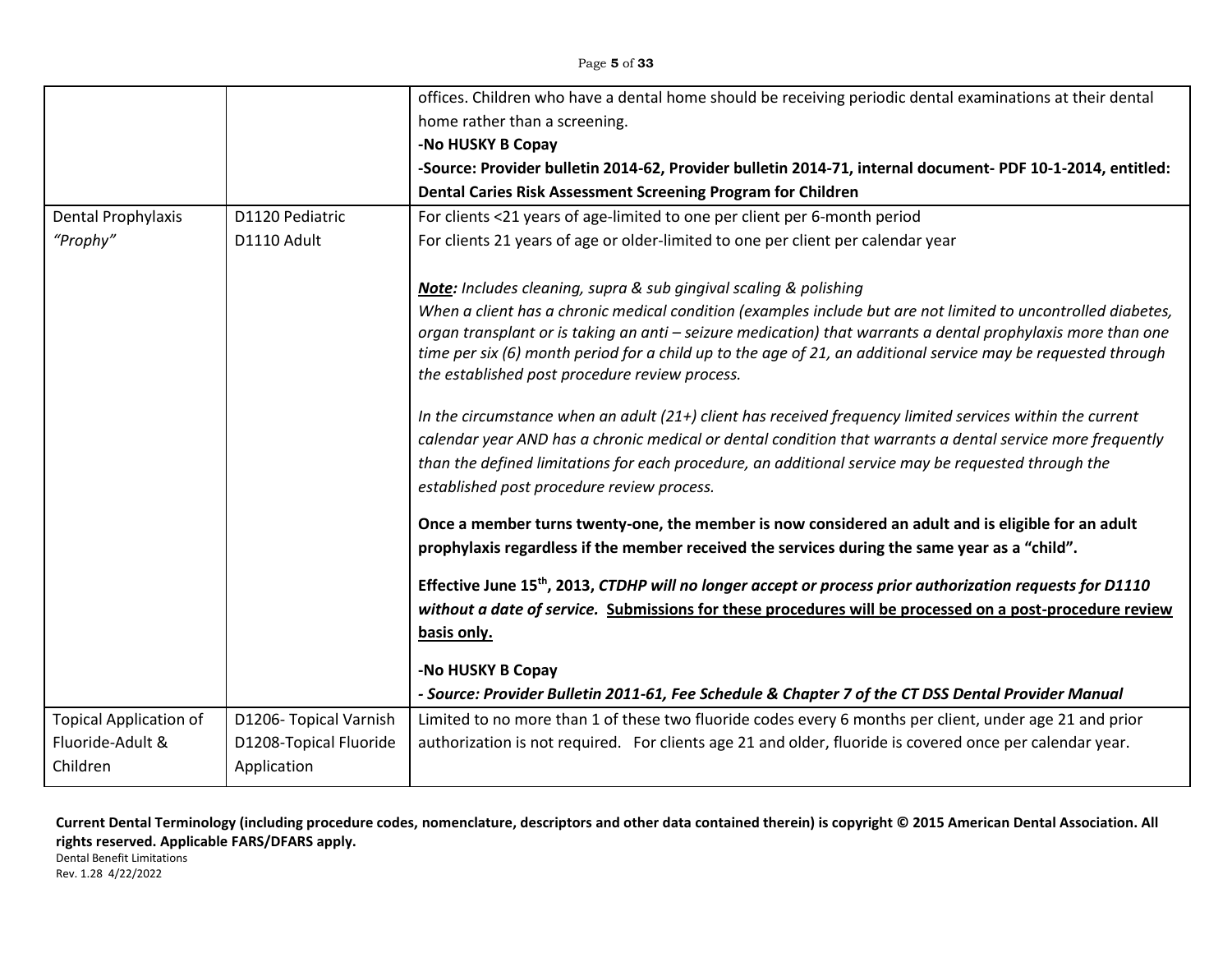# Page **6** of **33**

|                                 |       | Both of these services are set up identically in the system so a client can have one or the other. (EX. a child<br>has a D1206 done and then 6 months later has a D1208 done, it will be covered)                                                                                                          |
|---------------------------------|-------|------------------------------------------------------------------------------------------------------------------------------------------------------------------------------------------------------------------------------------------------------------------------------------------------------------|
|                                 |       | Fluoride treatments are covered once every 6 months for clients in an acute care facility, intermediate care<br>facility, large licensed boarding home, large group home, a mental disease facility, a small licensed boarding<br>home or a skilled nursing facility. Prior authorization is not required. |
|                                 |       | Additional fluoride treatments may be granted via prior authorization if medically necessary.                                                                                                                                                                                                              |
|                                 |       | If a medical provider performs a D1206 it does not count against the dental benefit (frequency).                                                                                                                                                                                                           |
|                                 |       | -No HUSKY B Copay                                                                                                                                                                                                                                                                                          |
|                                 |       | - Source: DXC/HP Fee Schedule, 2015 CDT Update & Chapter 7 of the CT DSS Dental Provider Manual                                                                                                                                                                                                            |
| <b>Tobacco Counseling</b>       | D1320 | Effective September 1, 2014 chart documentation required for this code                                                                                                                                                                                                                                     |
|                                 |       | The client's chart must confirm that the client uses tobacco products and cite the form (i.e. smoking,                                                                                                                                                                                                     |
|                                 |       | chewing, or holds in vestibule), the quantity used in a 24-hour period, and type of counseling provided (oral,                                                                                                                                                                                             |
|                                 |       | written, and/or referral). All charts must be signed and dated on the date of service.                                                                                                                                                                                                                     |
|                                 |       | -No HUSKY B Copay                                                                                                                                                                                                                                                                                          |
|                                 |       | -Source: Provider Bulletin 2014-62                                                                                                                                                                                                                                                                         |
| Pit & Fissure Sealants          | D1351 | Ages 5 through 16, once in a five-year period per tooth, limited to tooth numbers shown below                                                                                                                                                                                                              |
|                                 |       | Teeth to be sealed must be free of decay.                                                                                                                                                                                                                                                                  |
|                                 |       | 2, 3, 14, 15, 18, 19, 30, 31                                                                                                                                                                                                                                                                               |
|                                 |       | Effective August 1, 2016, sealants will no longer be routinely covered on the premolar teeth 4, 5, 12, 13, 20,                                                                                                                                                                                             |
|                                 |       | 21, 28 & 29. In the event there are sealants that fail within five years from the date of placement, the                                                                                                                                                                                                   |
|                                 |       | reimbursement fee will be recouped from the office that placed the original sealant or the provider who                                                                                                                                                                                                    |
|                                 |       | placed the original sealant may replace the sealant at no cost.                                                                                                                                                                                                                                            |
|                                 |       | - Source: Provider Bulletin 06-103, 09-25 & Chapter 7 of the CT DSS Dental Provider Manual, Provider                                                                                                                                                                                                       |
|                                 |       | Bulletin 2016-45, Provider Bulletin 2017-95                                                                                                                                                                                                                                                                |
| <b>Interim Caries Arresting</b> | D1354 | Effective January 1, 2018, Interim Caries Arresting Medicament is covered four times a year per arch in 3-                                                                                                                                                                                                 |
| Medicament                      |       | month intervals.                                                                                                                                                                                                                                                                                           |
|                                 |       | Covered for children under 6 years of age; for children 6 years old and over and adults who have special                                                                                                                                                                                                   |
|                                 |       | healthcare needs.                                                                                                                                                                                                                                                                                          |
|                                 |       | Effective September 1, 2018, the first tooth in the arch will be reimbursed at the HUSKY allowable fee for the                                                                                                                                                                                             |

**Current Dental Terminology (including procedure codes, nomenclature, descriptors and other data contained therein) is copyright © 2015 American Dental Association. All rights reserved. Applicable FARS/DFARS apply.**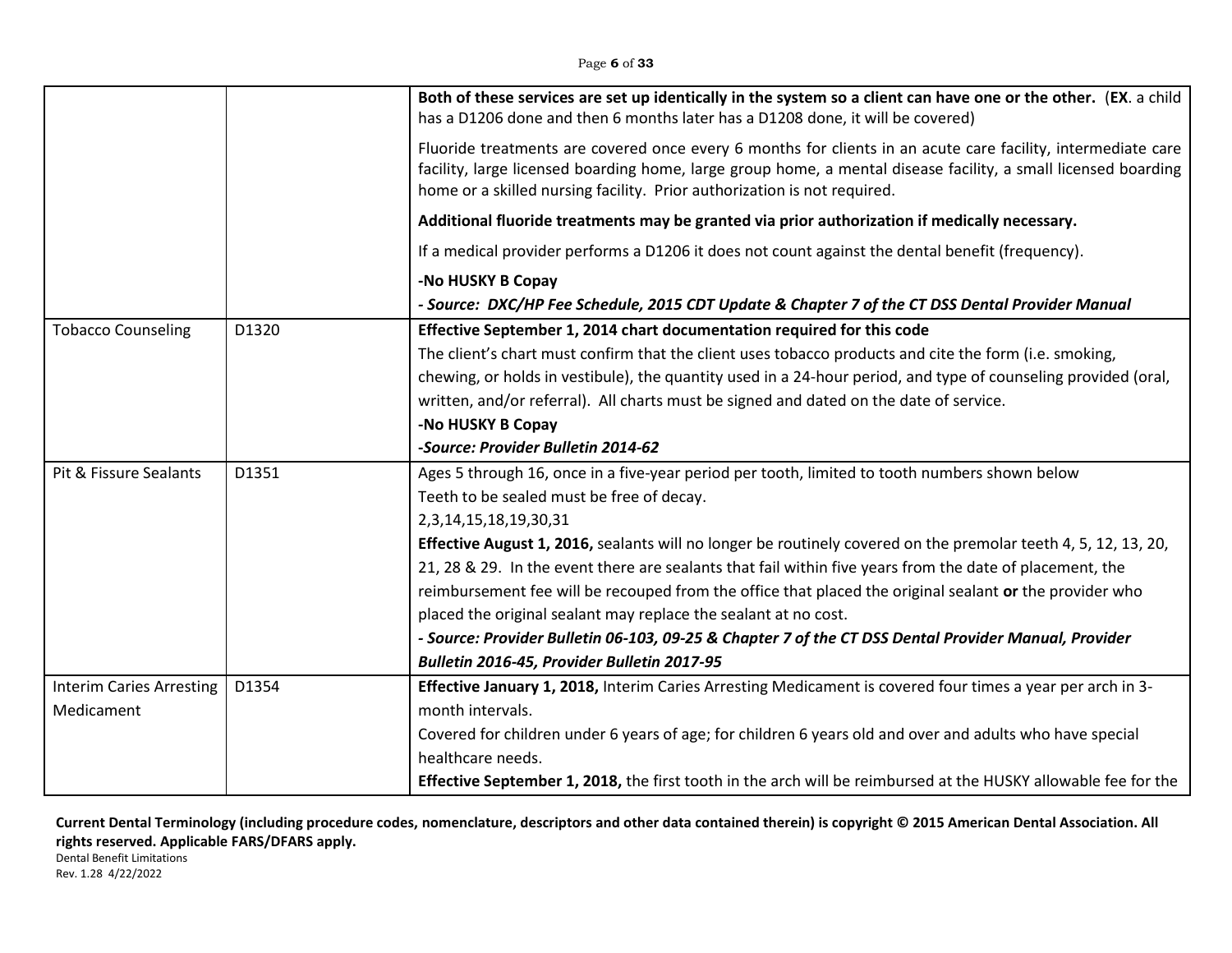|                          |                             | arch. Indicate each tooth number that medicament will be applied to within the arch, and for each additional |
|--------------------------|-----------------------------|--------------------------------------------------------------------------------------------------------------|
|                          |                             | tooth to be treated, \$1 will be added to the final price.                                                   |
|                          |                             | PA is required for all provider types indicating the reasons for medical necessity.                          |
|                          |                             | -No HUSKY B Copay                                                                                            |
|                          |                             | - Source: Provider Bulletin 06-103, 09-25 & Chapter 7 of the CT DSS Dental Provider Manual, Provider         |
|                          |                             | Bulletin 2016-45, Provider Bulletin 2017-95, Provider Bulletin 2018-51                                       |
| <b>Space Maintainers</b> | D1510-Fixed Unilateral      | D1510 – Limit of 4 covered per lifetime - This includes the replacement of lost space maintainers.           |
|                          | D1999-1 Additional          | Prior authorization required for some specialties                                                            |
|                          | <b>FQHC Encounter Code</b>  |                                                                                                              |
|                          |                             |                                                                                                              |
|                          | D1516-Fixed Bilateral,      | D1516/D1517 - Limit of 2 covered per lifetime - This includes the replacement of lost space maintainers.     |
|                          | Maxillary                   | Prior authorization required for some specialties                                                            |
|                          | D1517-Fixed Bilateral,      |                                                                                                              |
|                          | Mandibular                  |                                                                                                              |
|                          | D1999-1 Additional          |                                                                                                              |
|                          | <b>FQHC Encounter Code</b>  |                                                                                                              |
|                          |                             |                                                                                                              |
|                          | D1526-Removable             | D1526/D1527 -Limit of 2 covered per lifetime - This includes the replacement of lost space maintainers.      |
|                          | <b>Bilateral, Maxillary</b> | Prior authorization required for some specialties                                                            |
|                          | D1527-Removable             |                                                                                                              |
|                          | Bilateral, Mandibular       |                                                                                                              |
|                          | D1575-Distal, Fixed         |                                                                                                              |
|                          | Unilateral                  |                                                                                                              |
|                          | D1999-2 Additional          |                                                                                                              |
|                          | <b>FQHC Encounter Code</b>  |                                                                                                              |
|                          |                             | Limit of 4 covered per lifetime -This includes the replacement of lost space maintainers.                    |
|                          |                             | Prior authorization required for some specialties                                                            |
|                          |                             | As of 12-31-18, D1515 and D1525 are not valid space maintainer codes                                         |
|                          |                             | -HUSKY B Copay-33%                                                                                           |
|                          |                             | - Source: DXC/HP Fee Schedule & Chapter 7 of the CT DSS Dental Provider Manual, Provider Bulletin 2019-      |

Rev. 1.28 4/22/2022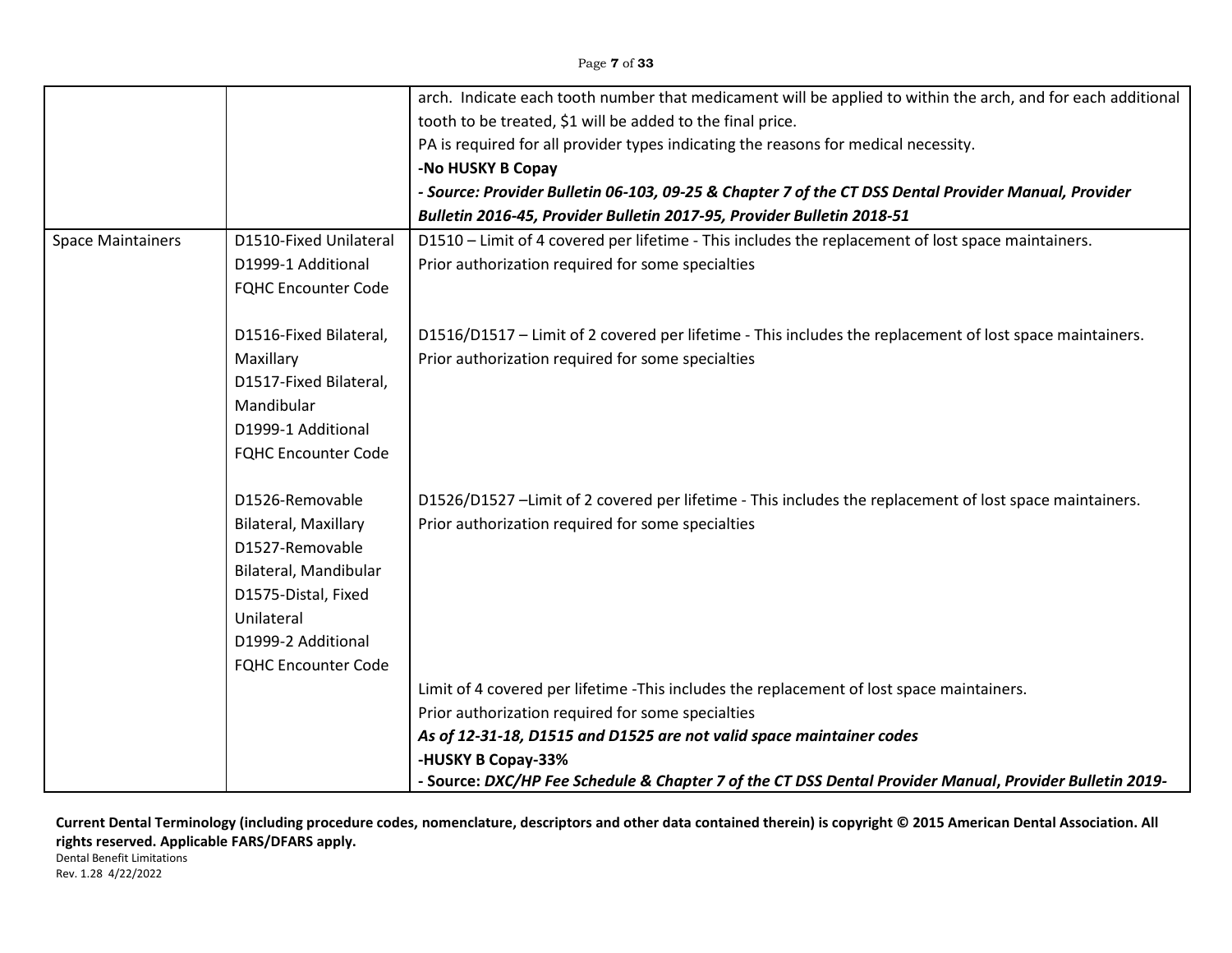| Recementation of        | D1550                | Effective 1-1-2020, D1550 not a valid code/service                                                            |
|-------------------------|----------------------|---------------------------------------------------------------------------------------------------------------|
| <b>Space Maintainer</b> | D1551-Maxillary      | Recementation of Space Maintainer-Maxillary/Mandibular/Unilateral Per Quad. - Codes effective 1-1-20          |
|                         | D1552-Mandibular     | Prior authorization required for some specialties for members under age 21 and required for any age by a      |
|                         | D1553-Unilateral Per | <b>Dental Anesthesthesiologist</b>                                                                            |
|                         | Quad.                | -HUSKY B Copay-20%                                                                                            |
|                         |                      | - Source: DXC/HP Fee Schedule & Chapter 7 of the CT DSS Dental Provider Manual, Provider Bulletin 2019-87     |
| Removal of Fixed Space  | D1555                | Effective 1-1-2020, D1555 not a valid code/service                                                            |
| Maintainer              | D1556-Unilateral Per | Removal of Fixed Space Maintainer-Unilateral Per Quad., Bilateral Maxillary and Bilateral Mandibular-Codes    |
|                         | Quad.                | effective 1-1-20                                                                                              |
|                         | D1557-Bilateral-     |                                                                                                               |
|                         | Maxillary            | Prior authorization required for some specialties                                                             |
|                         | D1558-Bilateral-     |                                                                                                               |
|                         | Mandibular           | -HUSKY B Copay-33%                                                                                            |
|                         |                      | - Source: DXC/HP Fee Schedule & Chapter 7 of the CT DSS Dental Provider Manual, Provider Bulletin 2019-       |
|                         |                      | 87                                                                                                            |
| Restorations-Fillings   | $D2140 - 1$ Surface  | Effective August 1, 2016, covered once per two years for same surface -no primary teeth which are about to    |
| Amalgams (Metal)        | $D2150 - 2$ Surface  | come out                                                                                                      |
|                         | $D2160 - 3$ Surface  |                                                                                                               |
| $(1-32, A-T)$           | $D2161 - 4$ Surface  | Any restorations that are faulty or have recurrent decay and require replacement within two years from the    |
|                         |                      | initial date of placement will require prior authorization regardless of the provider and the replacement may |
|                         |                      | result in recoupment of the initial restoration fee paid to the provider who performed the original           |
|                         |                      |                                                                                                               |
|                         |                      | restoration.                                                                                                  |
|                         |                      |                                                                                                               |
|                         |                      | Effective October 1, 2014, tooth surface B (buccal) and F (facial) will no longer be allowed to be billed in  |
|                         |                      | conjunction with each other for the same procedure code and tooth number.                                     |
|                         |                      | Effective July 24,2018, dental providers will be reimbursed for the total number of surfaces restored on a    |
|                         |                      | single tooth per one-year period regardless of the provider performing the restorations. The same surface     |
|                         |                      | even billed in conjunction with a different surface will not be covered in that same one-year period.         |

Rev. 1.28 4/22/2022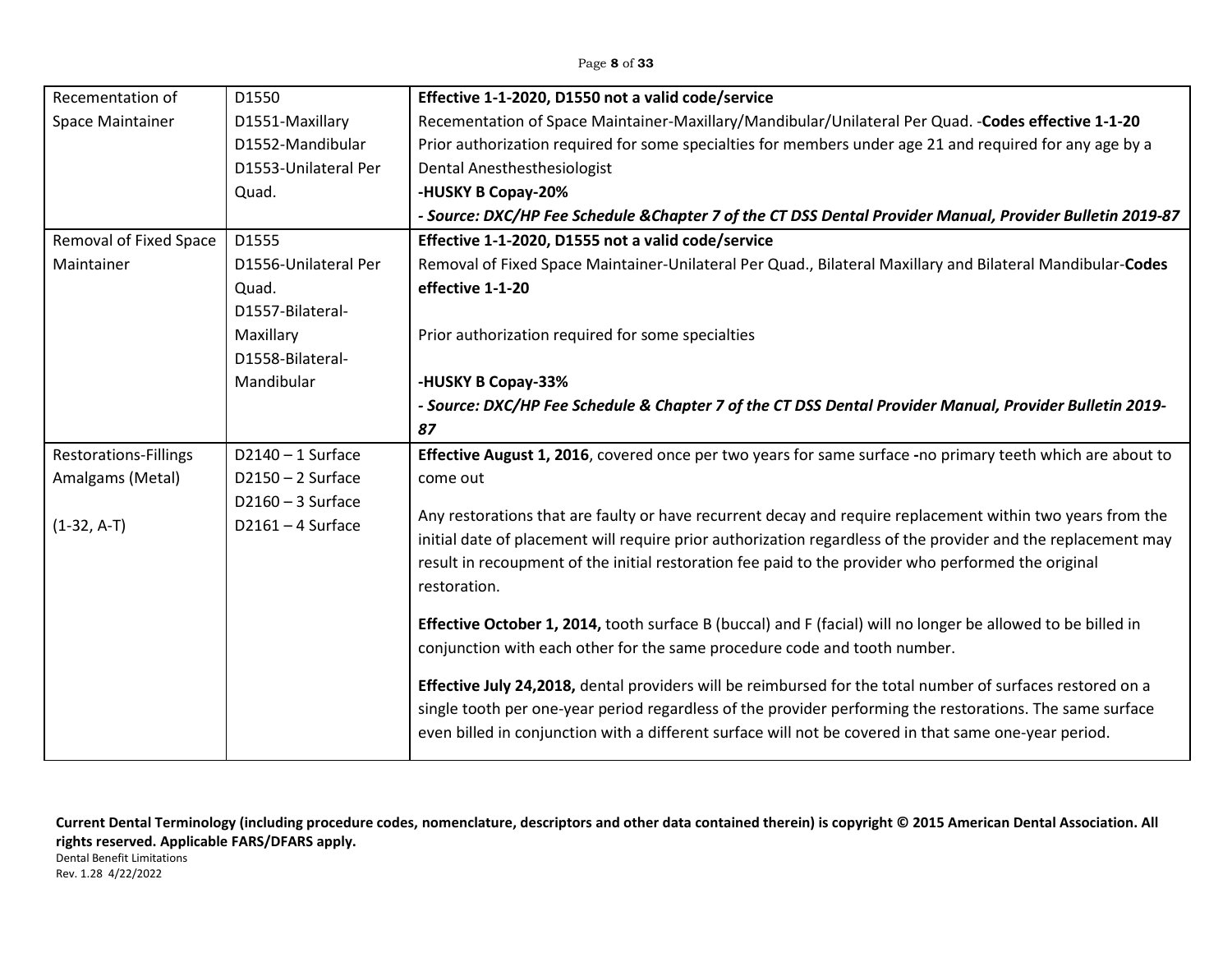Page **9** of **33**

|  | <b>Example:</b> A provider performs "MO" on tooth #19, later in the year, the same provider or different provider<br>performs a "DO" on the same tooth                                                               |
|--|----------------------------------------------------------------------------------------------------------------------------------------------------------------------------------------------------------------------|
|  | The "DO" would not be paid at the 2-surface allowable but HUSKY will pay the difference between a two<br>surface and a three-surface restoration. So, HUSKY would be considering these as a 3 surface "MOD" filling. |
|  | -HUSKY B Copay-20%                                                                                                                                                                                                   |
|  | - Source: Provider Bulletin 09-25 & Chapter 7 under the CTDSSMAP website, Provider Bulletin 2016-45,<br><b>CTDSSMAP/DXC Important Message, 8-6-18</b>                                                                |
|  |                                                                                                                                                                                                                      |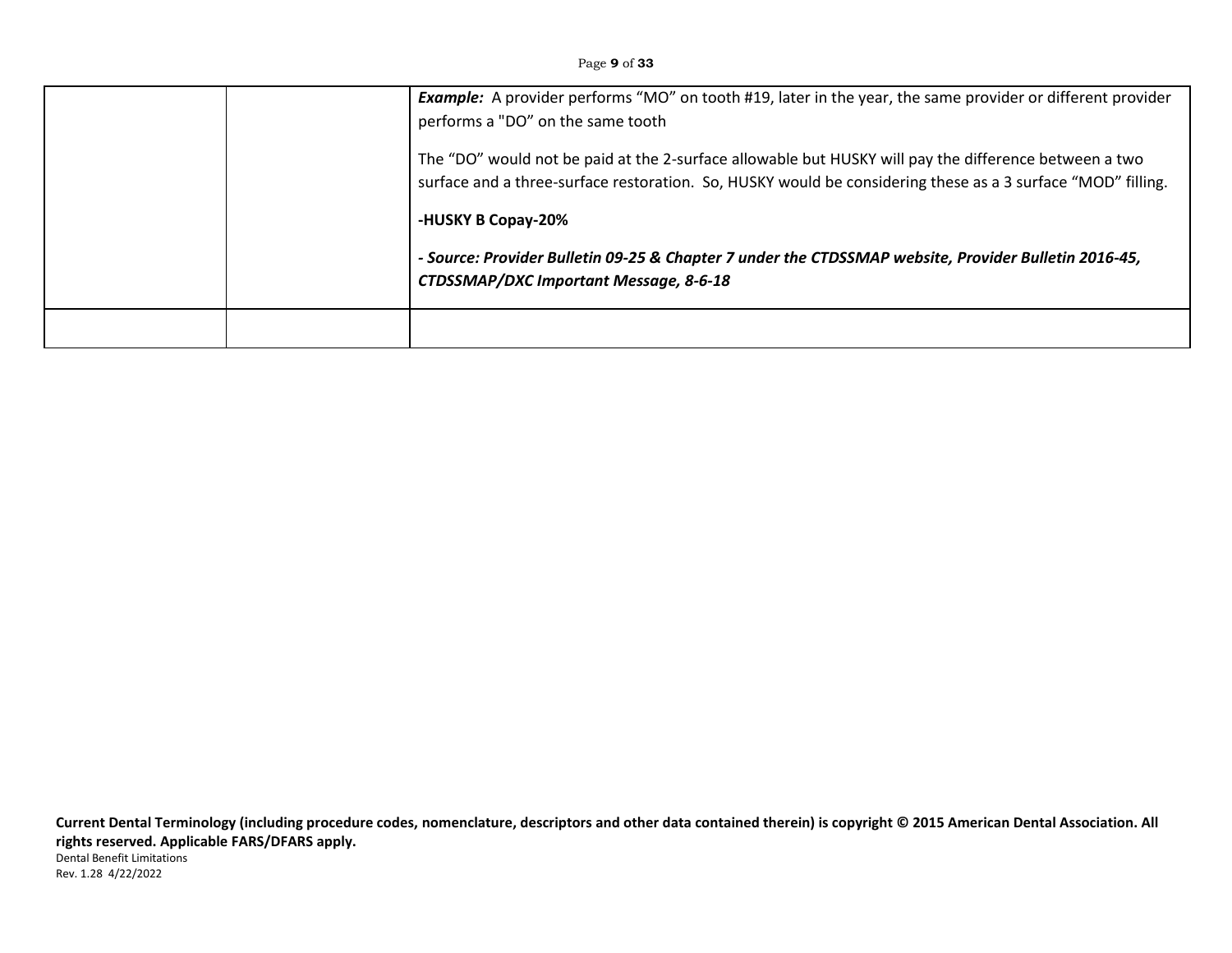| Effective August 1, 2016, covered once per two years for same surface by same provider-no primary teeth<br><b>Restorations-Fillings</b><br><b>Anterior:</b><br>Composite Resin<br>$D2330 - 1$ Surface<br>which are about to come out<br>(White)<br>$D2331 - 2$ Surface<br>Any restorations that are faulty or have recurrent decay and require replacement within two years from the<br>$D2332 - 3$ Surface<br>initial date of placement will require prior authorization regardless of the provider and the replacement may<br>$D2335 - 4$ Surface<br>result in recoupment of the initial restoration fee paid to the provider who performed the original<br>6-11, 22-27, C-H, M-R<br>restoration.<br><b>Posterior:</b><br>$D2391 - 1$ Surface<br>Effective July 1, 2019, molar teeth numbers 2,3,14,15,18,19,30,31 will be eligible to have posterior resin |  |
|---------------------------------------------------------------------------------------------------------------------------------------------------------------------------------------------------------------------------------------------------------------------------------------------------------------------------------------------------------------------------------------------------------------------------------------------------------------------------------------------------------------------------------------------------------------------------------------------------------------------------------------------------------------------------------------------------------------------------------------------------------------------------------------------------------------------------------------------------------------|--|
|                                                                                                                                                                                                                                                                                                                                                                                                                                                                                                                                                                                                                                                                                                                                                                                                                                                               |  |
|                                                                                                                                                                                                                                                                                                                                                                                                                                                                                                                                                                                                                                                                                                                                                                                                                                                               |  |
|                                                                                                                                                                                                                                                                                                                                                                                                                                                                                                                                                                                                                                                                                                                                                                                                                                                               |  |
|                                                                                                                                                                                                                                                                                                                                                                                                                                                                                                                                                                                                                                                                                                                                                                                                                                                               |  |
|                                                                                                                                                                                                                                                                                                                                                                                                                                                                                                                                                                                                                                                                                                                                                                                                                                                               |  |
|                                                                                                                                                                                                                                                                                                                                                                                                                                                                                                                                                                                                                                                                                                                                                                                                                                                               |  |
|                                                                                                                                                                                                                                                                                                                                                                                                                                                                                                                                                                                                                                                                                                                                                                                                                                                               |  |
|                                                                                                                                                                                                                                                                                                                                                                                                                                                                                                                                                                                                                                                                                                                                                                                                                                                               |  |
| $D2392 - 2$ Surface<br>restorations for adult HUSKY members. There is no longer an age limitation on these restorations.                                                                                                                                                                                                                                                                                                                                                                                                                                                                                                                                                                                                                                                                                                                                      |  |
| $D2393 - 3$ Surface<br>Effective October 1, 2014, tooth surface B (buccal) and F (facial) will no longer be allowed to be billed in                                                                                                                                                                                                                                                                                                                                                                                                                                                                                                                                                                                                                                                                                                                           |  |
| $D2394 - 4$ Surface                                                                                                                                                                                                                                                                                                                                                                                                                                                                                                                                                                                                                                                                                                                                                                                                                                           |  |
| conjunction with each other for the same procedure code and tooth number.<br>2-5, 12-15, 18-21, 28-                                                                                                                                                                                                                                                                                                                                                                                                                                                                                                                                                                                                                                                                                                                                                           |  |
| Effective July 24,2018, dental providers will be reimbursed for the total number of surfaces restored on a<br>31, A, B, I, J, K, L, S, T                                                                                                                                                                                                                                                                                                                                                                                                                                                                                                                                                                                                                                                                                                                      |  |
| single tooth per one-year period regardless of the provider performing the restorations. The same surface                                                                                                                                                                                                                                                                                                                                                                                                                                                                                                                                                                                                                                                                                                                                                     |  |
| even billed in conjunction with a different surface will not be covered in that same one-year period.                                                                                                                                                                                                                                                                                                                                                                                                                                                                                                                                                                                                                                                                                                                                                         |  |
|                                                                                                                                                                                                                                                                                                                                                                                                                                                                                                                                                                                                                                                                                                                                                                                                                                                               |  |
| <b>Example:</b> Provider performs "MO" on tooth #19, later in the year the same provider or a different provider                                                                                                                                                                                                                                                                                                                                                                                                                                                                                                                                                                                                                                                                                                                                              |  |
| performs a "DO" on the same tooth. The "DO" would not be paid at the 2-surface allowable but HUSKY will                                                                                                                                                                                                                                                                                                                                                                                                                                                                                                                                                                                                                                                                                                                                                       |  |
| pay the difference between a two surface and a three-surface restoration. So, HUSKY would be considering                                                                                                                                                                                                                                                                                                                                                                                                                                                                                                                                                                                                                                                                                                                                                      |  |
| these as a 3 surface "MOD" filling.                                                                                                                                                                                                                                                                                                                                                                                                                                                                                                                                                                                                                                                                                                                                                                                                                           |  |
|                                                                                                                                                                                                                                                                                                                                                                                                                                                                                                                                                                                                                                                                                                                                                                                                                                                               |  |
| -HUSKY B-20% Copay                                                                                                                                                                                                                                                                                                                                                                                                                                                                                                                                                                                                                                                                                                                                                                                                                                            |  |
| - Source: Provider Bulletin 09-25, Provider Bulletin 09-57, Provider Bulletin 11-61 & Chapter 7 of the CT DSS                                                                                                                                                                                                                                                                                                                                                                                                                                                                                                                                                                                                                                                                                                                                                 |  |
| Dental Provider Manual, Provider Bulletin 2016-45, CTDSSMAP/DXC Important Message, 8-6-18, Provider                                                                                                                                                                                                                                                                                                                                                                                                                                                                                                                                                                                                                                                                                                                                                           |  |
| <b>Bulletin 2019-42</b>                                                                                                                                                                                                                                                                                                                                                                                                                                                                                                                                                                                                                                                                                                                                                                                                                                       |  |
| Fillings-Tooth surfaces                                                                                                                                                                                                                                                                                                                                                                                                                                                                                                                                                                                                                                                                                                                                                                                                                                       |  |
| Buccal (B)<br>B= teeth: 1-32, A-T<br>D= teeth: 1-32, A-T                                                                                                                                                                                                                                                                                                                                                                                                                                                                                                                                                                                                                                                                                                                                                                                                      |  |
| <b>Restricted to Specific</b><br>Distal (D)<br>F= teeth: 1-32, A-T                                                                                                                                                                                                                                                                                                                                                                                                                                                                                                                                                                                                                                                                                                                                                                                            |  |
| Facial (F)<br>Teeth<br>I= teeth: $6-11$ , 22-27, C - H and M - R                                                                                                                                                                                                                                                                                                                                                                                                                                                                                                                                                                                                                                                                                                                                                                                              |  |
| Incisal (I)<br>L= teeth: 1-32, A-T                                                                                                                                                                                                                                                                                                                                                                                                                                                                                                                                                                                                                                                                                                                                                                                                                            |  |
| Lingual (L)<br>M= teeth: 1-32, A-T                                                                                                                                                                                                                                                                                                                                                                                                                                                                                                                                                                                                                                                                                                                                                                                                                            |  |
| Mesial (M)<br>O= teeth: 1-5, 12-21, 28-32, A, B, I-L, S, T                                                                                                                                                                                                                                                                                                                                                                                                                                                                                                                                                                                                                                                                                                                                                                                                    |  |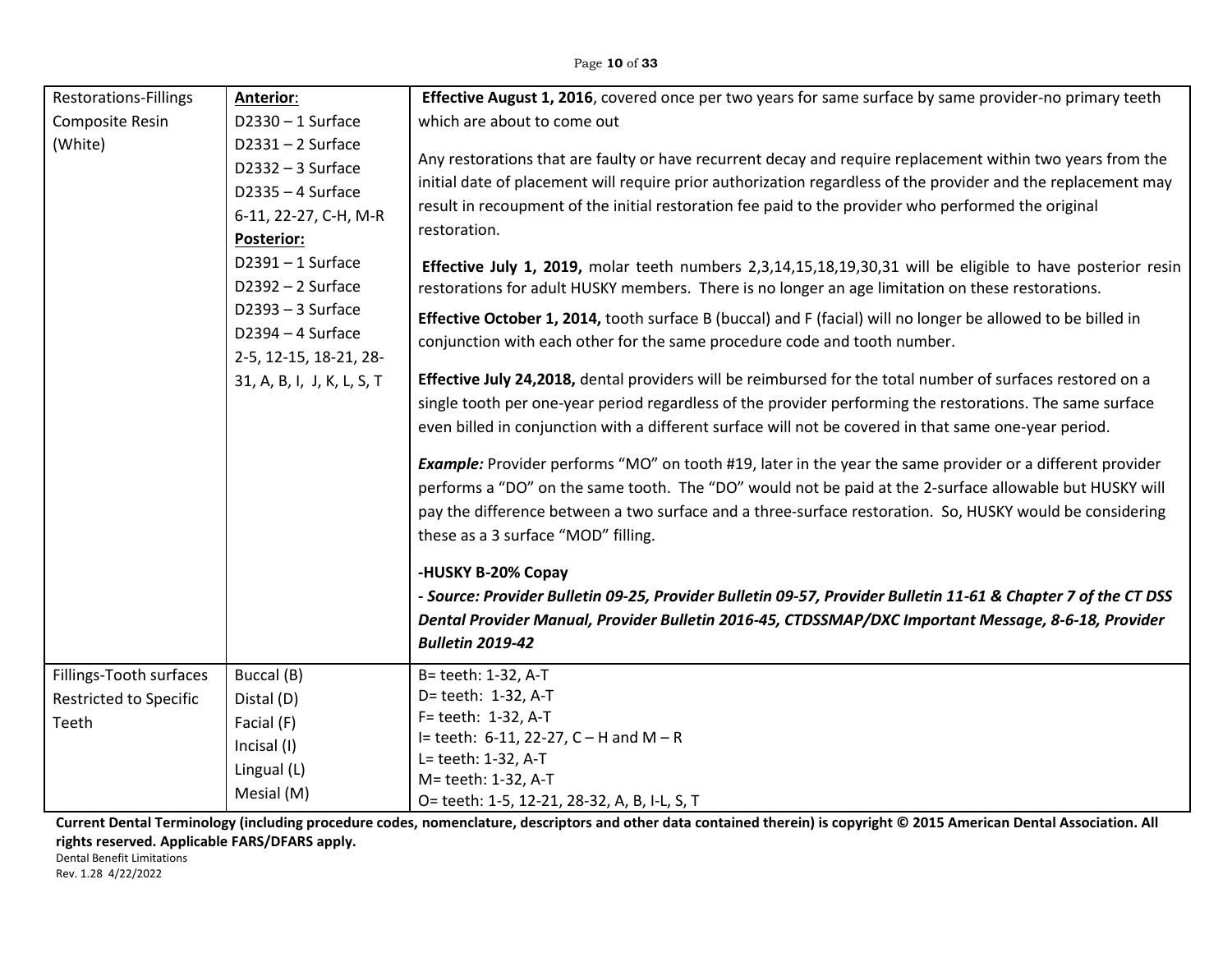# Page **11** of **33**

|                                                                                                                                                           | Occlusal (O)                                                         | Effective October 1, 2014, claims will deny for invalid tooth number/tooth surface combination.<br>-Source: Provider Bulletin 2014-62                                                                                                                                                                                                                                                                                                                                                                                                                                                                                                                                                                                                                                     |
|-----------------------------------------------------------------------------------------------------------------------------------------------------------|----------------------------------------------------------------------|---------------------------------------------------------------------------------------------------------------------------------------------------------------------------------------------------------------------------------------------------------------------------------------------------------------------------------------------------------------------------------------------------------------------------------------------------------------------------------------------------------------------------------------------------------------------------------------------------------------------------------------------------------------------------------------------------------------------------------------------------------------------------|
| Crown-Porcelain<br>Fused to<br><b>Predominantly Base</b><br>Metal<br>Anterior permanent<br>teeth-Only covers:<br>(Maxillary #4-13)<br>(Mandibular #20-29) | D2751 - Anterior<br>D2999-2 Additional<br><b>FQHC Encounter Code</b> | Crown -Porcelain fused to predominantly base metal - Anterior Teeth - Covered once per five year. Prior<br>authorization required.<br>Does the tooth in question have a favorable prognosis?<br>$\bullet$<br>Is tooth in question free of periodontal involvement?<br>$\bullet$<br>Is the tooth in question free from root fracture(s)?<br>Does sufficient crown structure remain to restore tooth to function?<br>Has the tooth in question incurred the loss of four or more tooth surfaces including the loss of one incisal<br>$\bullet$<br>angle? (if no, the crown restoration would not meet coverage guidelines)<br>Is the tooth to be treated the only tooth requiring restorative procedures? (If no, verify all requirements<br>$\bullet$                      |
| (Predominantly shows<br>porcelain-anterior<br>teeth)                                                                                                      |                                                                      | for each tooth)<br>Are other missing teeth in the same arch as the tooth in question to be restored with a partial denture?<br>(If yes, a single crown restoration would not meet coverage guidelines)<br>(Submissions for fillers to smooth out irregularities in the tooth preparation are not benefited because they<br>are considered an integral part of the crown procedure and do not constitute a separate billable service.)<br>(PA submissions must include mounted pre-operative periapical, Pan or FMX (no bitewings) & complete<br>charting of client's dentition including any planned extractions.)<br>-HUSKY B Copay 33%<br>- Source: Provider Bulletin 09-25, Chapter 7 of the CT DSS Dental Provider Manual & CTDHP Provider<br><b>Manual Chapter 6</b> |

**Current Dental Terminology (including procedure codes, nomenclature, descriptors and other data contained therein) is copyright © 2015 American Dental Association. All rights reserved. Applicable FARS/DFARS apply.** Dental Benefit Limitations Rev. 1.28 4/22/2022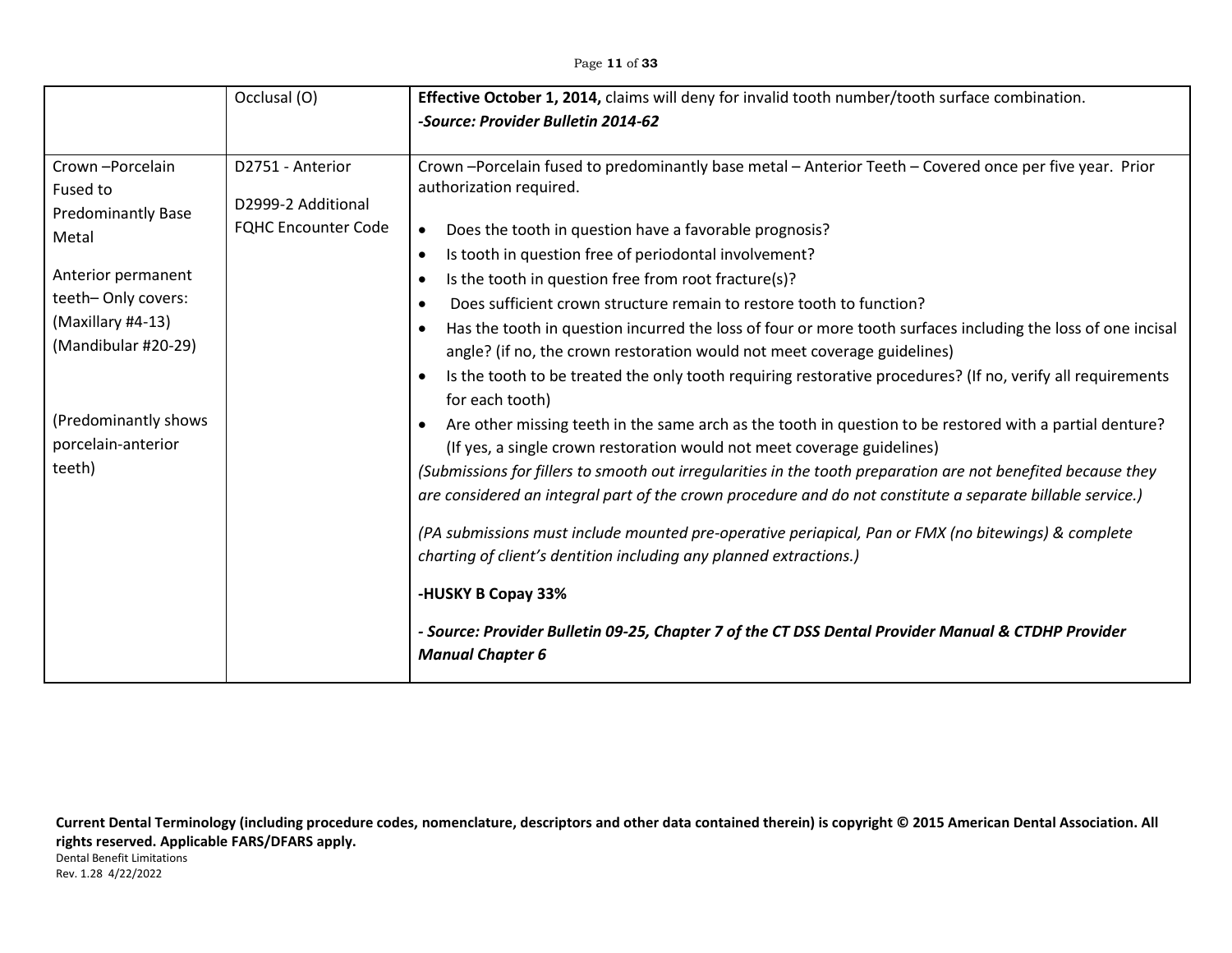### Page **12** of **33**

| Crown-Full Cast                                      | D2791                      | Crown-Full cast predominantly base metal covered on permanent molars once per five-year limitation. Prior                  |
|------------------------------------------------------|----------------------------|----------------------------------------------------------------------------------------------------------------------------|
| <b>Predominantly Base</b>                            |                            | authorization required.                                                                                                    |
| Metal                                                | D2999-2 Additional         |                                                                                                                            |
|                                                      | <b>FQHC Encounter Code</b> | Is the client currently eligible for dental services under HUSKY?<br>$\bullet$                                             |
| Permanent teeth-                                     |                            | If yes, proceed to the next question. If no, services cannot be reviewed.                                                  |
| Maxillary - (1-3,14-16)                              |                            | Does the tooth in question have a favorable prognosis?<br>$\bullet$                                                        |
| Mandibular-(17-19,30-                                |                            | Is tooth in question free of periodontal involvement?<br>$\bullet$                                                         |
| 32)                                                  |                            | Is the tooth in question free from root fracture(s)?<br>$\bullet$                                                          |
| (Predominantly shows                                 |                            | Does sufficient crown structure remain to restore tooth to function?<br>$\bullet$                                          |
| metal)                                               |                            | If the tooth in question is a premolar- has the tooth in question incurred the loss of three (3) or more<br>$\bullet$      |
|                                                      |                            | tooth surfaces including one (1) cusp? (If no, a single crown restoration would not meet coverage                          |
| (Submissions for fillers to                          |                            | guidelines)                                                                                                                |
| smooth out irregularities                            |                            | If the tooth in question is a molar-has it incurred the loss of four (4) or more tooth surfaces including two<br>$\bullet$ |
| in the tooth preparation                             |                            | (2) cusps? - (If no, a single crown restoration would not meet coverage guidelines)                                        |
| are not benefited because                            |                            | Does the client have intact dentition (other than third molars-wisdom teeth or bicuspids-4-5, 12-13, 21-<br>$\bullet$      |
| they are considered an<br>integral part of the crown |                            | 20, 28-29 extracted for orthodontic therapy in the quadrant of the tooth to be treated?)                                   |
| procedure and do not                                 |                            | Does client have eight (8) or more natural or restored posterior teeth in occlusion? (If no, is the tooth in<br>$\bullet$  |
| constitute a separate                                |                            | question the last potential abutment tooth for a partial denture?)                                                         |
| billable service.)                                   |                            | Does the tooth in question have a natural or restored tooth in occlusion? (If yes, would the extraction of<br>$\bullet$    |
|                                                      |                            | the tooth in question result in fewer than 8 posterior teeth in occlusion?) - (if yes client appears to qualify            |
| (PA submissions must                                 |                            | for a bilateral partial denture.)                                                                                          |
| include mounted pre-<br>operative periapical, Pan    |                            | Does the client currently have bilaterally missing teeth in the same arch as the tooth in question? (If yes,<br>$\bullet$  |
| or FMX (no bitewings) &                              |                            | is the tooth in question the last potential abutment tooth for a partial denture? If no, the single crown                  |
| complete charting of                                 |                            | restoration would not meet coverage guidelines.)                                                                           |
| client's dentition                                   |                            | Would the extraction of the tooth in question create bilaterally missing teeth in the arch of the tooth in<br>$\bullet$    |
| including any planned                                |                            | question? (If no, single crown restoration would not meet coverage guidelines)                                             |
| extractions.)                                        |                            | -HUSKY B Copay 33%                                                                                                         |
|                                                      |                            |                                                                                                                            |
|                                                      |                            | - Source: Provider Bulletin 09-25, Chapter 7 of the CT DSS Dental Provider Manual & CTDHP Provider                         |
|                                                      |                            | <b>Manual Chapter 6</b>                                                                                                    |

**Current Dental Terminology (including procedure codes, nomenclature, descriptors and other data contained therein) is copyright © 2015 American Dental Association. All rights reserved. Applicable FARS/DFARS apply.**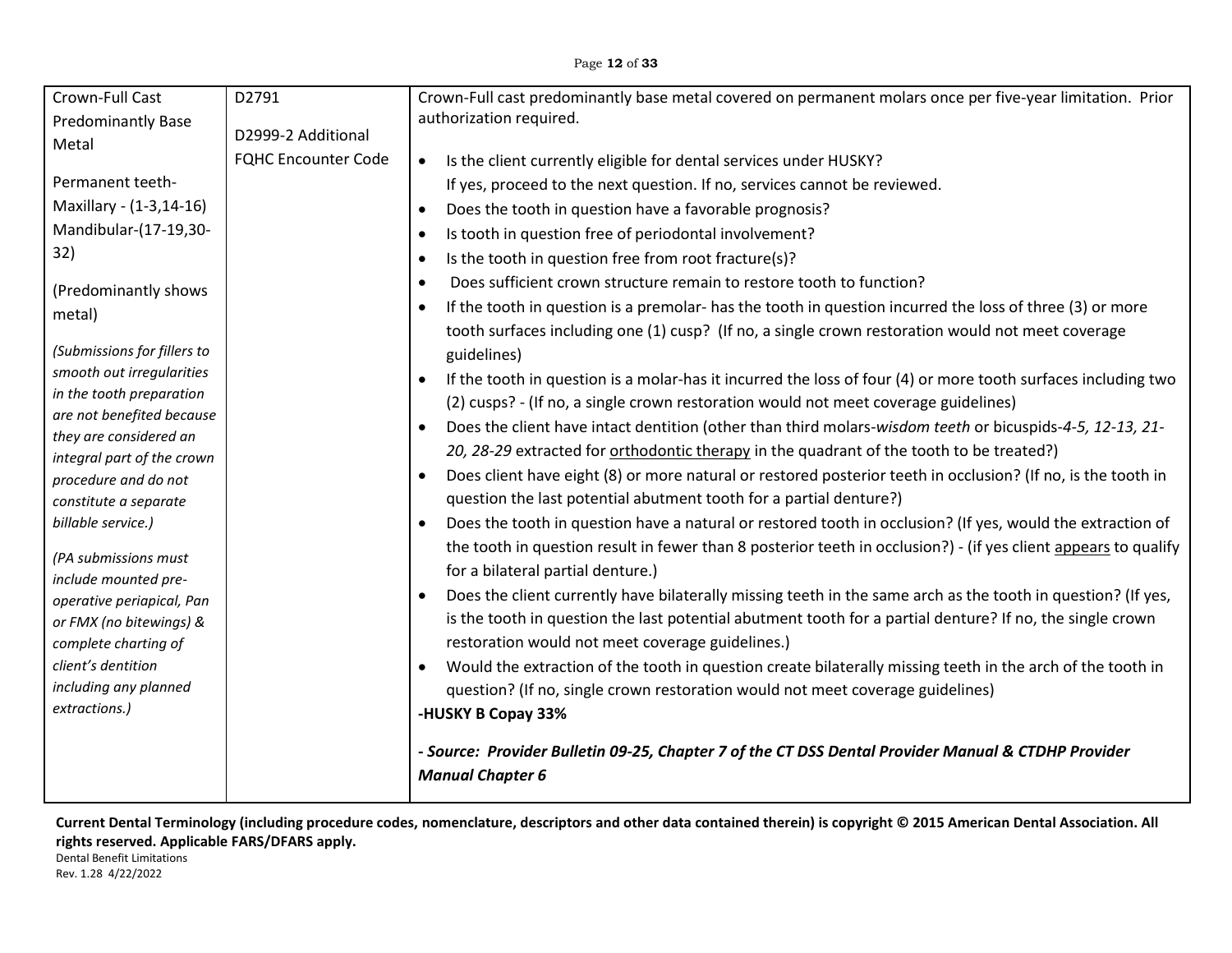| Re-cement Inlay/Onlay<br><b>Re-cement Crown</b>                                       | D2910                                                             | Prior authorization required for some specialties.                                                                                                                                                                                                                                                                                     |
|---------------------------------------------------------------------------------------|-------------------------------------------------------------------|----------------------------------------------------------------------------------------------------------------------------------------------------------------------------------------------------------------------------------------------------------------------------------------------------------------------------------------|
|                                                                                       | D2920                                                             | -HUSKY B Copay 20%<br>- Source: Provider Bulletin 09-25 & Chapter 7 of the CT DSS Dental Provider Manual                                                                                                                                                                                                                               |
| <b>Crowns-Stainless Steel</b><br>with Resin Window<br>(Primarily used on<br>children) | D2930-Primary<br>D2931-Permanent<br>D2933-Primary or<br>Permanent | D2930 - Prior authorization required for some specialties<br>D2931 - Prior authorization required for some specialties<br>Covered only when breakdown of tooth structure is excessive<br>Crowns are not covered for primary teeth which are about to come out.<br>D2933 - Effective September 1, 2014, No longer payable through HUSKY |
|                                                                                       |                                                                   | -HUSKY B Copay 33%<br>- Source: Provider Bulletin 09-25, & Chapter 7 of the CT DSS Dental Provider Manual                                                                                                                                                                                                                              |
| <b>Crowns-Prefabricated</b><br><b>Coated Aesthetic</b>                                | D2934-Primary or<br>Permanent                                     | D2934 - Effective October 1. 2014, prior authorization required for some specialties                                                                                                                                                                                                                                                   |
| <b>Stainless Steel Crown</b>                                                          |                                                                   | Effective September 1, 2014, requires post-procedure radiograph                                                                                                                                                                                                                                                                        |
| (Primarily used on                                                                    |                                                                   | Covered only when breakdown of tooth structure is excessive                                                                                                                                                                                                                                                                            |
| children)                                                                             |                                                                   | Crowns are not covered for primary teeth which are about to come out.                                                                                                                                                                                                                                                                  |
|                                                                                       |                                                                   | -HUSKY B Copay 33%                                                                                                                                                                                                                                                                                                                     |
|                                                                                       |                                                                   | -Source: Provider Bulletin 2014-62                                                                                                                                                                                                                                                                                                     |
| <b>Restorative Temporary</b><br>Sedative filling                                      | D2940                                                             | Only used to treat dental pain requiring emergency treatment or if the dentist wants tooth to heal for a short<br>time before completing treatment. They usually fall out or wear down within a month or two.<br>Prior authorization required for some specialties<br>-HUSKY B Copay 20%                                               |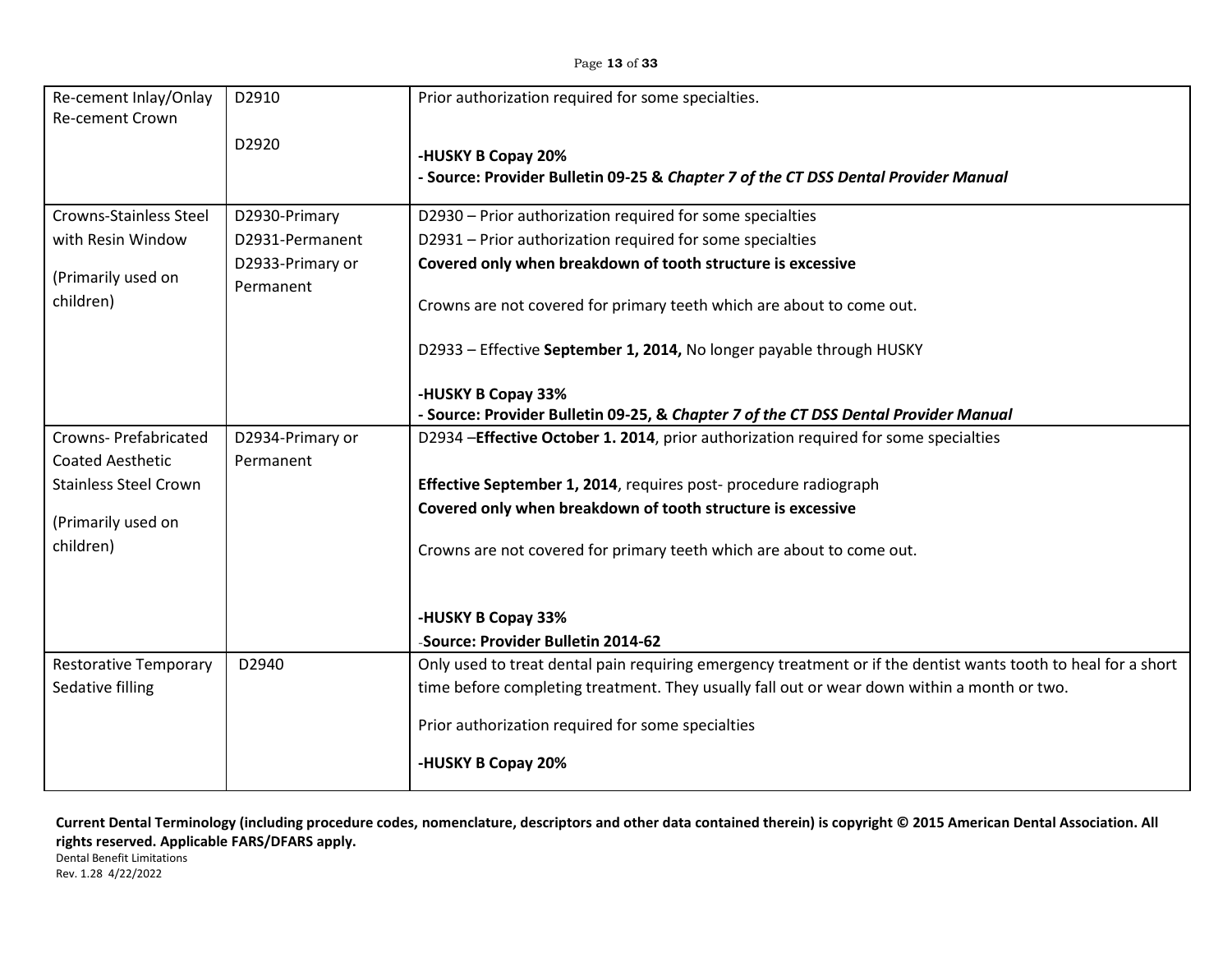|                      |       | - Source: Provider Bulletin 09-25 & Chapter 7 of the CT DSS Dental Provider Manual                                                                                                                                                                                                                                                                                                                                                                                                                                                                                                                             |
|----------------------|-------|----------------------------------------------------------------------------------------------------------------------------------------------------------------------------------------------------------------------------------------------------------------------------------------------------------------------------------------------------------------------------------------------------------------------------------------------------------------------------------------------------------------------------------------------------------------------------------------------------------------|
| Core Buildup         | D2950 | The core buildup replaces part or the entire anatomical crown when there is insufficient crown structure<br>remaining to provide mechanical retention for an artificial crown provided said teeth can support the suitable<br>placement of intra-dental pins, without causing damage to the existing pulp and therefore, serves as a base<br>for the artificial crown, This procedure may be used with non-endodontically treated teeth that require an<br>artificial crown when longevity is essential for the tooth in treatment and can demonstrate at least a<br>supportable five year positive prognosis. |
|                      |       | Posts & cores are to be used solely on endodontic treated teeth, only when there is insufficient tooth<br>structure remaining resulting in insufficient mechanical retention or coronal strength to support and retain an<br>artificial crown.                                                                                                                                                                                                                                                                                                                                                                 |
|                      |       | Submissions for fillers to smooth out irregularities in the tooth preparation are not benefited because they are<br>considered an integral part of the crown procedure and do not constitute a separate billable service.                                                                                                                                                                                                                                                                                                                                                                                      |
|                      |       | PA required                                                                                                                                                                                                                                                                                                                                                                                                                                                                                                                                                                                                    |
|                      |       | -HUSKY B Copay 33%                                                                                                                                                                                                                                                                                                                                                                                                                                                                                                                                                                                             |
|                      |       | - Source: Provider Bulletin 09-25 & Chapter 7 of the CT DSS Dental Provider Manual                                                                                                                                                                                                                                                                                                                                                                                                                                                                                                                             |
| Pin Retention-Per    | D2951 | -HUSKY B Copay 33%                                                                                                                                                                                                                                                                                                                                                                                                                                                                                                                                                                                             |
| Tooth in Addition to |       | - Source: Provider Bulletin 09-25 & Chapter 7 of the CT DSS Dental Provider Manual                                                                                                                                                                                                                                                                                                                                                                                                                                                                                                                             |
| Pulp Cap, Direct     | D3110 | Effective September 1, 2014, this procedure is restricted to members under the age of twenty-one.                                                                                                                                                                                                                                                                                                                                                                                                                                                                                                              |
|                      |       | -HUSKY B Copay 20%                                                                                                                                                                                                                                                                                                                                                                                                                                                                                                                                                                                             |
|                      |       | -Source: Provider Bulletin 2014-62                                                                                                                                                                                                                                                                                                                                                                                                                                                                                                                                                                             |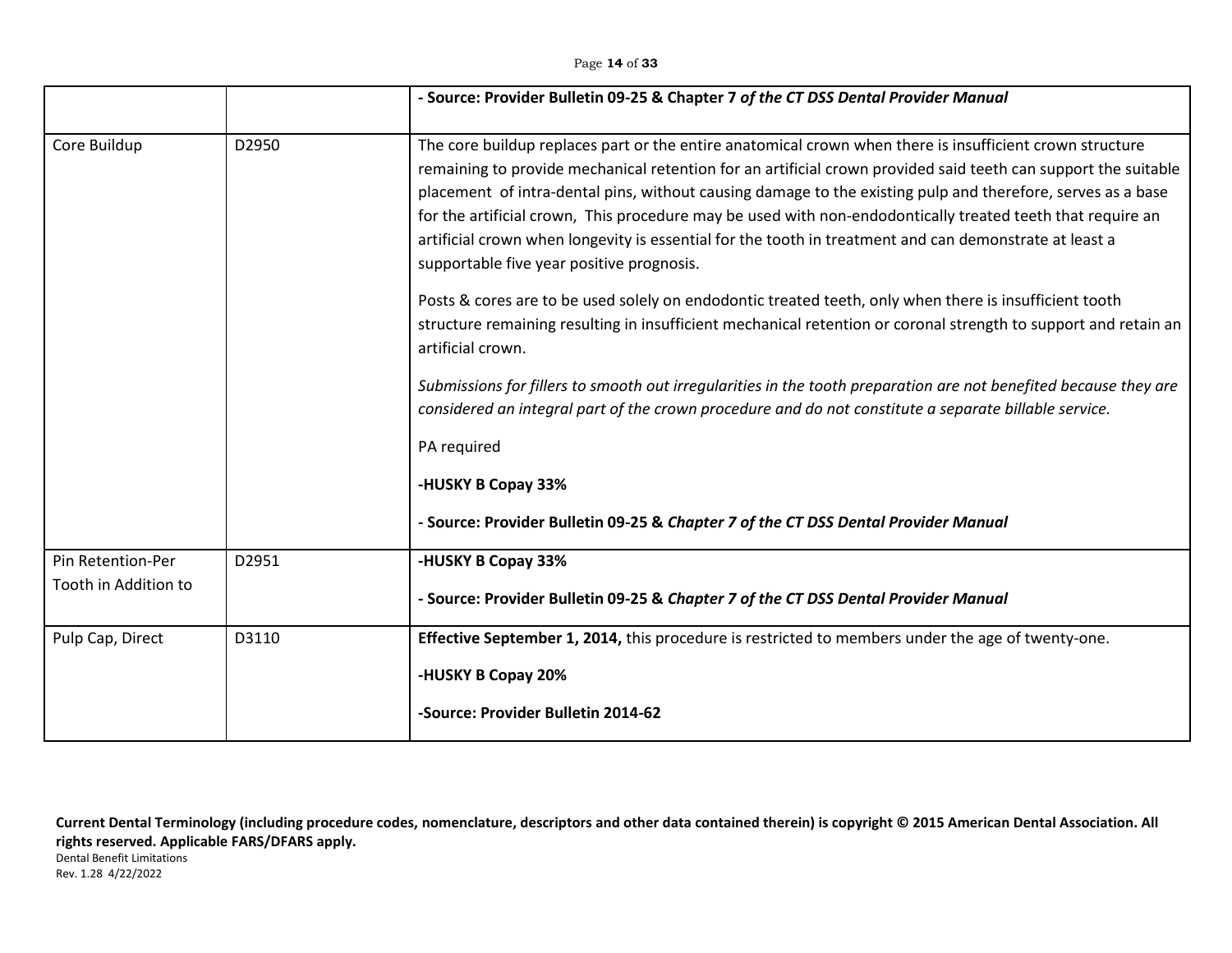### Page **15** of **33**

| Endodontic Therapy -<br>Root Canal<br><b>Anterior Teeth</b><br>(#6-11 or 22-27)                            | D3310 - Anterior<br>D3999-1 Additional<br><b>FQHC Encounter Code</b>                  | Once per tooth per Client per lifetime limitation<br>Is tooth one of the upper & lower six anterior teeth?<br>Only when necessary to maintain the integrity of the dentition & prognosis is favorable<br>$\bullet$<br>Is tooth in question free of periodontal involvement?<br>$\bullet$<br>Is the tooth in question free from root fracture(s)?<br>$\bullet$<br>Does sufficient crown structure remain to restore tooth to function?<br>$\bullet$ |
|------------------------------------------------------------------------------------------------------------|---------------------------------------------------------------------------------------|----------------------------------------------------------------------------------------------------------------------------------------------------------------------------------------------------------------------------------------------------------------------------------------------------------------------------------------------------------------------------------------------------------------------------------------------------|
|                                                                                                            |                                                                                       | Is the tooth in question the only tooth being considered for endodontic therapy? (if not, all teeth must<br>$\bullet$<br>meet these requirements)<br>Are there any missing teeth in the same arch as tooth in question to be restored with a partial denture?<br>(if yes, then endodontic therapy would not meet coverage guidelines)                                                                                                              |
|                                                                                                            |                                                                                       | Effective November 10, 2014, PA/PR is required for D3310 for all ages and for all dental specialties except<br>FQHCs. See current fee schedule.<br>(Prior authorization/post review submissions must include mounted pre-operative periapical, Pan or FMX (no<br>bitewings) & complete charting of client's dentition including any planned extractions.)                                                                                          |
|                                                                                                            |                                                                                       | -HUSKY B Copay 20%<br>- Source: Provider Bulletin 09-25, Chapter 7 of the CT DSS Dental Provider Manual & CTDHP Provider<br><b>Manual Chapter 6, Interchange</b>                                                                                                                                                                                                                                                                                   |
| Endodontic Therapy -<br><b>Root Canal</b><br><b>Posterior Teeth</b><br>$(H 1-5, 12-16, 17-21,$<br>$28-32)$ | D3320 - Bicuspid<br>D3999-2 Additional<br><b>FQHC Encounter Code</b><br>D3330 - Molar | Once per tooth per Client per lifetime limitation<br>Only when necessary to maintain the integrity of the dentition & prognosis is favorable<br>$\bullet$<br>Is tooth in question free of periodontal involvement?<br>$\bullet$<br>Is the tooth in question free from root fracture(s)?<br>$\bullet$<br>Does sufficient crown structure remain to restore tooth to function?<br>$\bullet$                                                          |

**Current Dental Terminology (including procedure codes, nomenclature, descriptors and other data contained therein) is copyright © 2015 American Dental Association. All rights reserved. Applicable FARS/DFARS apply.**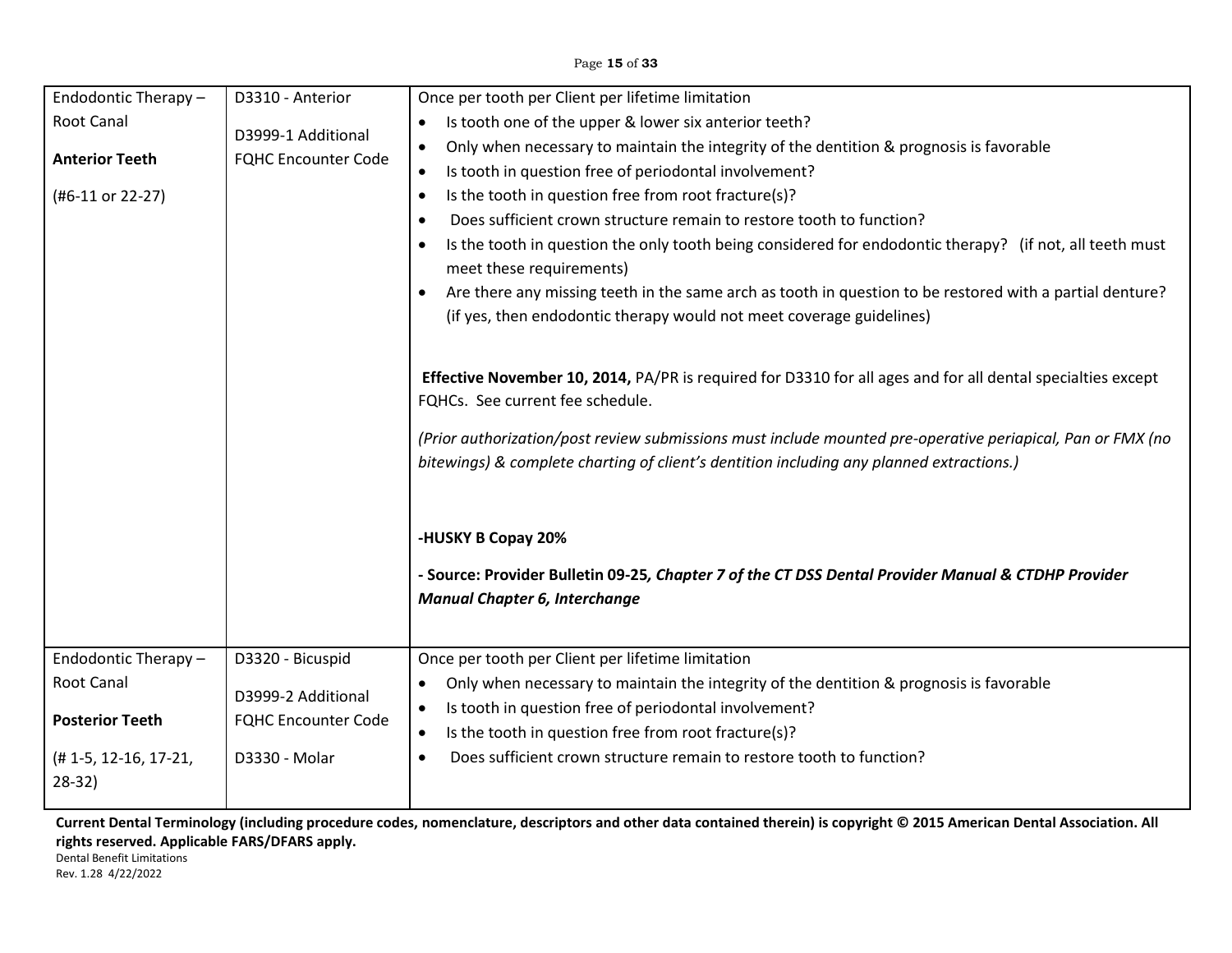| (Requires PA)           | D3999-3 Additional         | Does the client have intact dentition (other than third molars-wisdom teeth or bicuspids-4-5, 12-13, 21-<br>$\bullet$     |
|-------------------------|----------------------------|---------------------------------------------------------------------------------------------------------------------------|
|                         | <b>FQHC Encounter Code</b> | 20, 28-29 extracted for orthodontic therapy in the quadrant of the tooth to be treated?)                                  |
|                         |                            | Does client have eight (8) or more natural or restored posterior teeth in occlusion? (If no, is the tooth in<br>$\bullet$ |
|                         |                            | question the last potential abutment tooth for a partial denture?)                                                        |
|                         |                            | Does the tooth in question have a natural or restored tooth in occlusion? (If yes, would the extraction of<br>$\bullet$   |
|                         |                            | the tooth in question result in fewer than 8 posterior teeth in occlusion? If yes, client appears to qualify              |
|                         |                            | for a bilateral partial denture.)                                                                                         |
|                         |                            | Does the client currently have bilaterally missing teeth in the same arch as the tooth in question?<br>$\bullet$          |
|                         |                            | Would the extraction of the tooth in question create bilaterally missing teeth in the arch of the tooth in<br>$\bullet$   |
|                         |                            | question? (If no, endodontic therapy would not meet coverage guidelines.)                                                 |
|                         |                            | Effective November 10, 2014, all specialties require prior authorization/post review for all ages for D3320,              |
|                         |                            | D3330 except FQHCs. See current fee schedule                                                                              |
|                         |                            | (Prior authorization/post review submissions must include mounted pre-operative periapical, Pan or FMX (no                |
|                         |                            | bitewings) & complete charting of client's dentition including any planned extractions.)                                  |
|                         |                            | -HUSKY B Copay 20%                                                                                                        |
|                         |                            | - Source: Provider Bulletin 09-25, Chapter 7 of the CT DSS Dental Provider Manual & CTDHP Provider                        |
|                         |                            | <b>Manual Chapter 6, Interchange</b>                                                                                      |
| <b>Retreatment Root</b> | D3346-Anterior             | Covered for clients under age 21 and prior authorization is required for all providers except Endodontists                |
| <b>Canal Therapy</b>    | D3347-                     |                                                                                                                           |
|                         | Premolar/Bicuspid          |                                                                                                                           |
|                         |                            | -HUSKY B Copay 20%                                                                                                        |
|                         | D3348-Posterior/Molar      | - Source: Provider Bulletin 09-25, Chapter 7 of the CT DSS Dental Provider Manual                                         |
| Apicoectomy/            | D3410-Anterior             | Prior authorization is required for under age 21- Endodontist do not require prior authorization for these                |
| Periraduclar Surgery    |                            | procedures                                                                                                                |
|                         | D3421-Bicuspid             |                                                                                                                           |
|                         | D3425-Molar                |                                                                                                                           |
|                         |                            | -HUSKY B Copay 20%                                                                                                        |
|                         |                            | - Source: Provider Bulletin 09-25, & Chapter 7 of the CT DSS Dental Provider Manual                                       |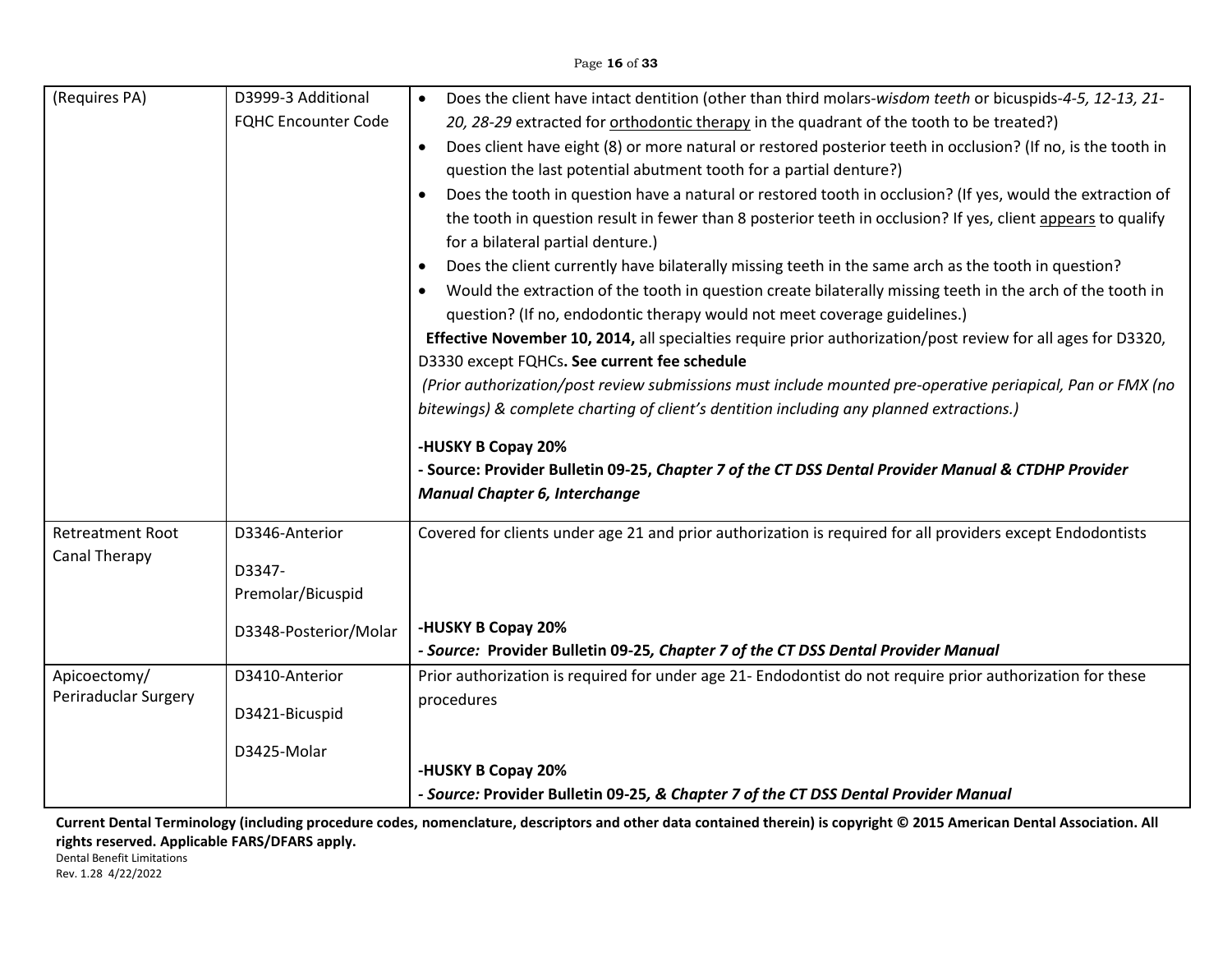| Apexification         | D3351-Initial Visit                              | Not including root canal treatment but includes all visits to complete the service                                                                                                                                                                                                                                                                                                                                                                                     |
|-----------------------|--------------------------------------------------|------------------------------------------------------------------------------------------------------------------------------------------------------------------------------------------------------------------------------------------------------------------------------------------------------------------------------------------------------------------------------------------------------------------------------------------------------------------------|
| (Requires PA)         | D3352-Intermediate                               | Restricted to members under age 18 - prior authorization is required all specialties except Endodontist                                                                                                                                                                                                                                                                                                                                                                |
|                       | Visit                                            |                                                                                                                                                                                                                                                                                                                                                                                                                                                                        |
|                       | D3353-Final Visit                                |                                                                                                                                                                                                                                                                                                                                                                                                                                                                        |
|                       |                                                  | -HUSKY B Copay 20%                                                                                                                                                                                                                                                                                                                                                                                                                                                     |
|                       |                                                  | - Source: Provider Bulletin 09-25, & Chapter 7 of the CT DSS Dental Provider Manual                                                                                                                                                                                                                                                                                                                                                                                    |
| Gingivectomy or       | D4210-Four or More                               | PA required for 21 & over                                                                                                                                                                                                                                                                                                                                                                                                                                              |
| Gingivoplasty         | Teeth                                            | For severe side effects caused by medication                                                                                                                                                                                                                                                                                                                                                                                                                           |
| (Reposition forming   | D4211-One to Three                               |                                                                                                                                                                                                                                                                                                                                                                                                                                                                        |
| tooth bud to          | Teeth                                            |                                                                                                                                                                                                                                                                                                                                                                                                                                                                        |
| another socket)       |                                                  | -HUSKY B Copay 50%                                                                                                                                                                                                                                                                                                                                                                                                                                                     |
|                       |                                                  | - Source: Chapter 7 of the CT DSS Dental Provider Manual (section I, letter f)                                                                                                                                                                                                                                                                                                                                                                                         |
| Removable Prosthetic- | 5110-Full Upper                                  | Once per 7-year period- Relining or rebasing of existing dentures not more than once in any two-year period.                                                                                                                                                                                                                                                                                                                                                           |
| <b>Full Denture</b>   |                                                  | Denture labeling for patients in long term care facilities                                                                                                                                                                                                                                                                                                                                                                                                             |
| (Requires PA)         | D5899-4 Additional<br><b>FQHC Encounter Code</b> | (Fixed prosthetics-bridges are not covered)                                                                                                                                                                                                                                                                                                                                                                                                                            |
|                       | 5120-Full Lower                                  | For clients 21 years of age or older-Denture prosthesis construction is limited to one time per each seven-year<br>period.                                                                                                                                                                                                                                                                                                                                             |
|                       | D5899-4 Additional<br><b>FQHC Encounter Code</b> | <b>Note:</b> Clients will be required to sign an acceptance form attesting that he or she understands the new<br>replacement policy and that his/her denture prosthesis is acceptable.                                                                                                                                                                                                                                                                                 |
|                       |                                                  | A supply of the forms will be provided free of charge by the Connecticut Dental Health Partnership. When a<br>client warrants replacement denture prosthesis, more than one time per seven (7) years, the additional<br>denture procedure can be requested through the established prior authorization process.                                                                                                                                                        |
|                       |                                                  | The prior authorization request must include a description that will justify the medical necessity for additional<br>denture construction procedure(s). If the denture prosthesis was stolen or destroyed by a natural disaster or<br>accidental event, then a copy of the original police, fire marshal or other responding official report must be<br>included with the prior authorization request. The prior authorization request must also include a description |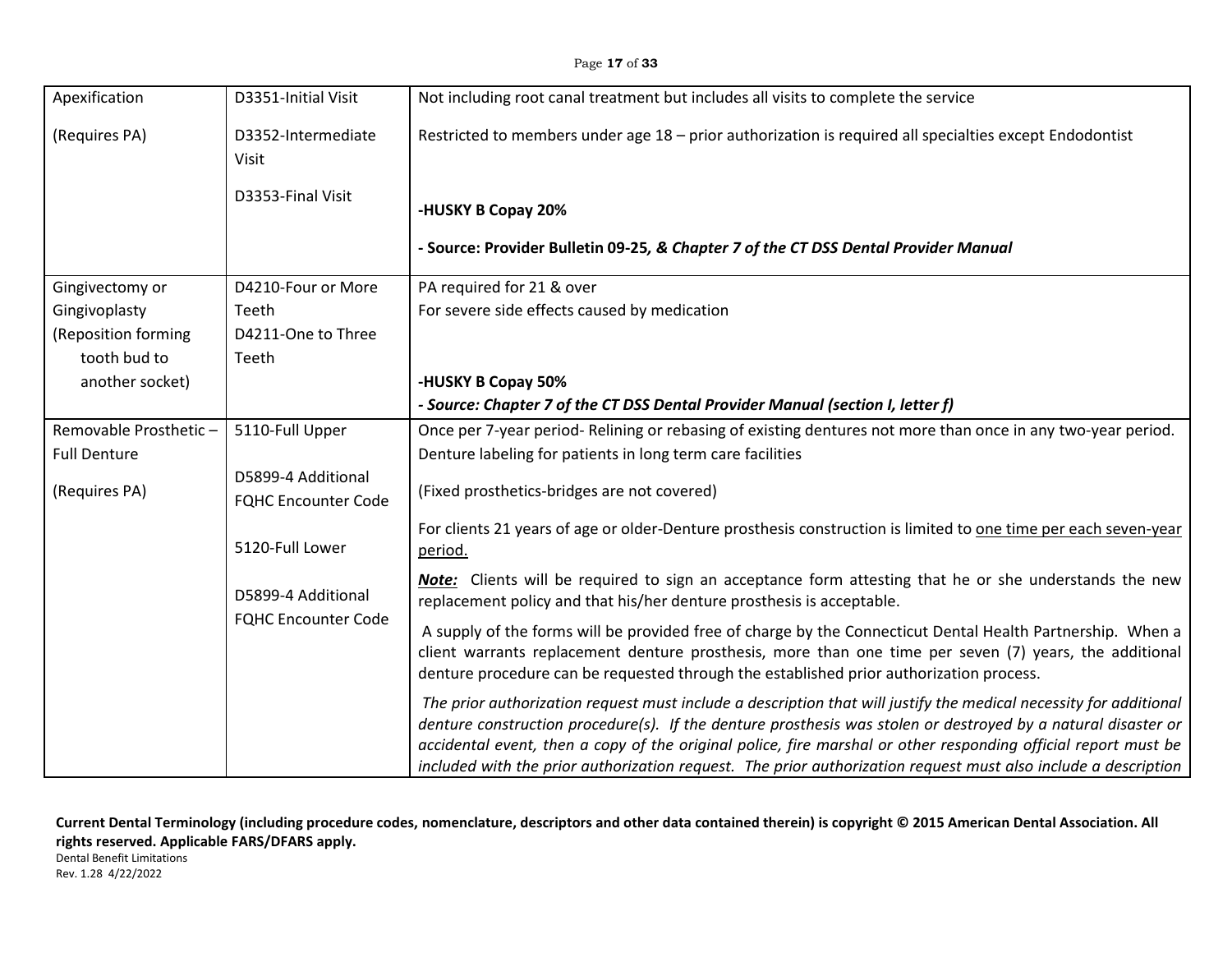|                                                                  |                                                                                                                                                                                                                              | and/or documentation that will justify the medical necessity for the replacement of the denture; dentures will<br>not be replaced for cosmetic reasons.<br>Denture adjustments are allowed after 6 months of the initial placement of the denture(s)<br>-HUSKY B Copay 50%<br>- Source: Provider Bulletin 11-61, AB Letter effective July 1, 2011 & CTDHP Provider Manual chapter 6,<br>Provider Newsletter #8, Summer 2018                                                                                                                                                                                                                                                                                                                                                                                                                                                                                                                                                                                                                                                                                                                                                                              |
|------------------------------------------------------------------|------------------------------------------------------------------------------------------------------------------------------------------------------------------------------------------------------------------------------|----------------------------------------------------------------------------------------------------------------------------------------------------------------------------------------------------------------------------------------------------------------------------------------------------------------------------------------------------------------------------------------------------------------------------------------------------------------------------------------------------------------------------------------------------------------------------------------------------------------------------------------------------------------------------------------------------------------------------------------------------------------------------------------------------------------------------------------------------------------------------------------------------------------------------------------------------------------------------------------------------------------------------------------------------------------------------------------------------------------------------------------------------------------------------------------------------------|
| Removable Prosthetic-<br><b>Partial Denture</b><br>(Requires PA) | 5211-Partial Upper<br><b>Resin Based</b><br>5212-Partial Lower<br><b>Resin Based</b><br>5213-Partial Upper Cast<br>metal<br>5214-Partial Lower Cast<br>metal<br>D5899-4 Additional<br>FQHC Encounter Code -<br>For all Above | Once per 7-year period limitation<br>Does the client have any missing anterior teeth in the arch being considered?<br>Is denture expected to be used for mastication on a daily basis? (If no, dentures are not covered for aesthetic<br>purposes)<br>Does the client have eight (8) or more natural teeth or restored posterior teeth in occlusion?<br>Is there a treatment plan that includes extraction of any teeth in the arch being considered for a partial<br>denture? (If yes, will the planned extractions result in the client having any missing anterior teeth or fewer<br>than eight (8) or more natural or restored posterior teeth in occlusion? If no, partial dentures are not a<br>covered benefit for clients retaining eight or more natural or restored posterior teeth in occlusion)<br>Do the abutment teeth in the arch being considered for the partial denture in question each have a favorable<br>prognosis free of periodontal involvement and free from root fracture(s) and sufficient crown structure<br>remains to support the prosthesis? (If no, address existing conditions of potential abutment teeth prior to<br>addressing authorization for a partial denture) |

Rev. 1.28 4/22/2022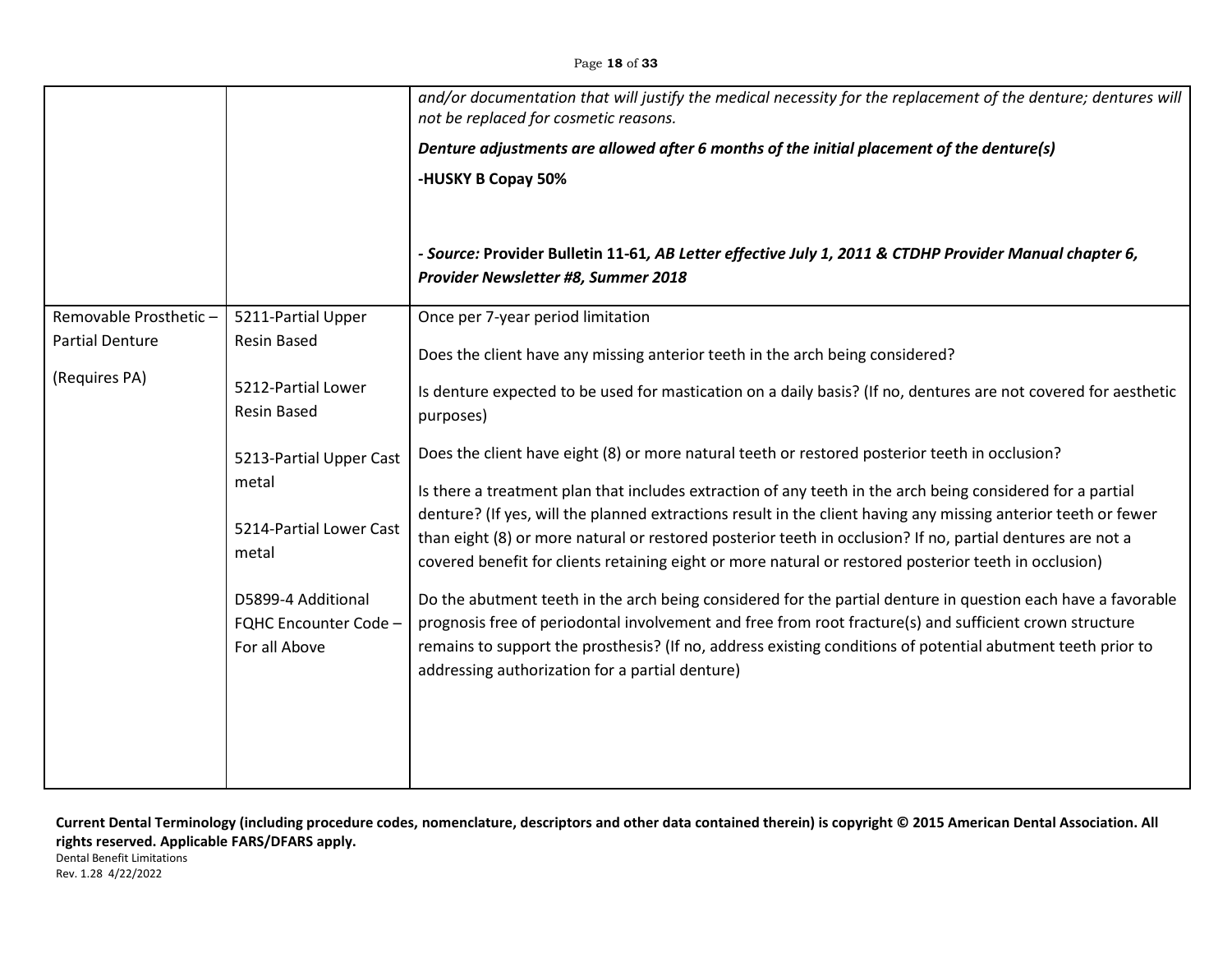| Page 19 of 33 |                                                                                                                                                                                                                                                                                                                                                                                                                                                                                                                                                                                                                                                                                                                                                                                                                                                                                                                                                                                                                                                                                                                                             |  |
|---------------|---------------------------------------------------------------------------------------------------------------------------------------------------------------------------------------------------------------------------------------------------------------------------------------------------------------------------------------------------------------------------------------------------------------------------------------------------------------------------------------------------------------------------------------------------------------------------------------------------------------------------------------------------------------------------------------------------------------------------------------------------------------------------------------------------------------------------------------------------------------------------------------------------------------------------------------------------------------------------------------------------------------------------------------------------------------------------------------------------------------------------------------------|--|
|               | For clients 21 years of age or older-Denture prosthesis construction is limited to one time per each seven-year<br>period                                                                                                                                                                                                                                                                                                                                                                                                                                                                                                                                                                                                                                                                                                                                                                                                                                                                                                                                                                                                                   |  |
|               | <b>Note:</b> Clients will be required to sign an acceptance form attesting that he or she understands the new<br>replacement policy and that his/her denture prosthesis is acceptable. A supply of the forms will be provided<br>free of charge by the Connecticut Dental Health Partnership. When a client warrants replacement denture<br>prosthesis, more than one time per seven (7) years, the additional denture procedure can be requested through<br>the established prior authorization process. The prior authorization request must include a description that<br>will justify the medical necessity for additional denture construction procedure(s). If the denture prosthesis<br>was stolen or destroyed by a natural disaster or accidental event, then a copy of the original police, fire marshal<br>or other responding official report must be included with the prior authorization request. The prior<br>authorization request must also include a description and/or documentation that will justify the medical<br>necessity for the replacement of the denture; dentures will not be replaced for cosmetic reasons. |  |
|               | (PA submissions must include mounted pre-operative periapical, Pan or FMX (no bitewings) & complete<br>charting of client's dentition including any planned extractions.)                                                                                                                                                                                                                                                                                                                                                                                                                                                                                                                                                                                                                                                                                                                                                                                                                                                                                                                                                                   |  |
|               | (Denture labeling is covered for patients in long term care facilities only.)                                                                                                                                                                                                                                                                                                                                                                                                                                                                                                                                                                                                                                                                                                                                                                                                                                                                                                                                                                                                                                                               |  |
|               | Denture adjustments are allowed after 6 months of the initial placement of the denture(s)                                                                                                                                                                                                                                                                                                                                                                                                                                                                                                                                                                                                                                                                                                                                                                                                                                                                                                                                                                                                                                                   |  |
|               | (Fixed prosthetics-bridges are not covered)                                                                                                                                                                                                                                                                                                                                                                                                                                                                                                                                                                                                                                                                                                                                                                                                                                                                                                                                                                                                                                                                                                 |  |
|               | -HUSKY B Copay 50%                                                                                                                                                                                                                                                                                                                                                                                                                                                                                                                                                                                                                                                                                                                                                                                                                                                                                                                                                                                                                                                                                                                          |  |
|               | - Source: Provider Bulletin 11-61, AB Letter effective July 1, 2011 & CTDHP Provider Manual chapter 6,<br>Provider Newsletter #8, Summer 2018                                                                                                                                                                                                                                                                                                                                                                                                                                                                                                                                                                                                                                                                                                                                                                                                                                                                                                                                                                                               |  |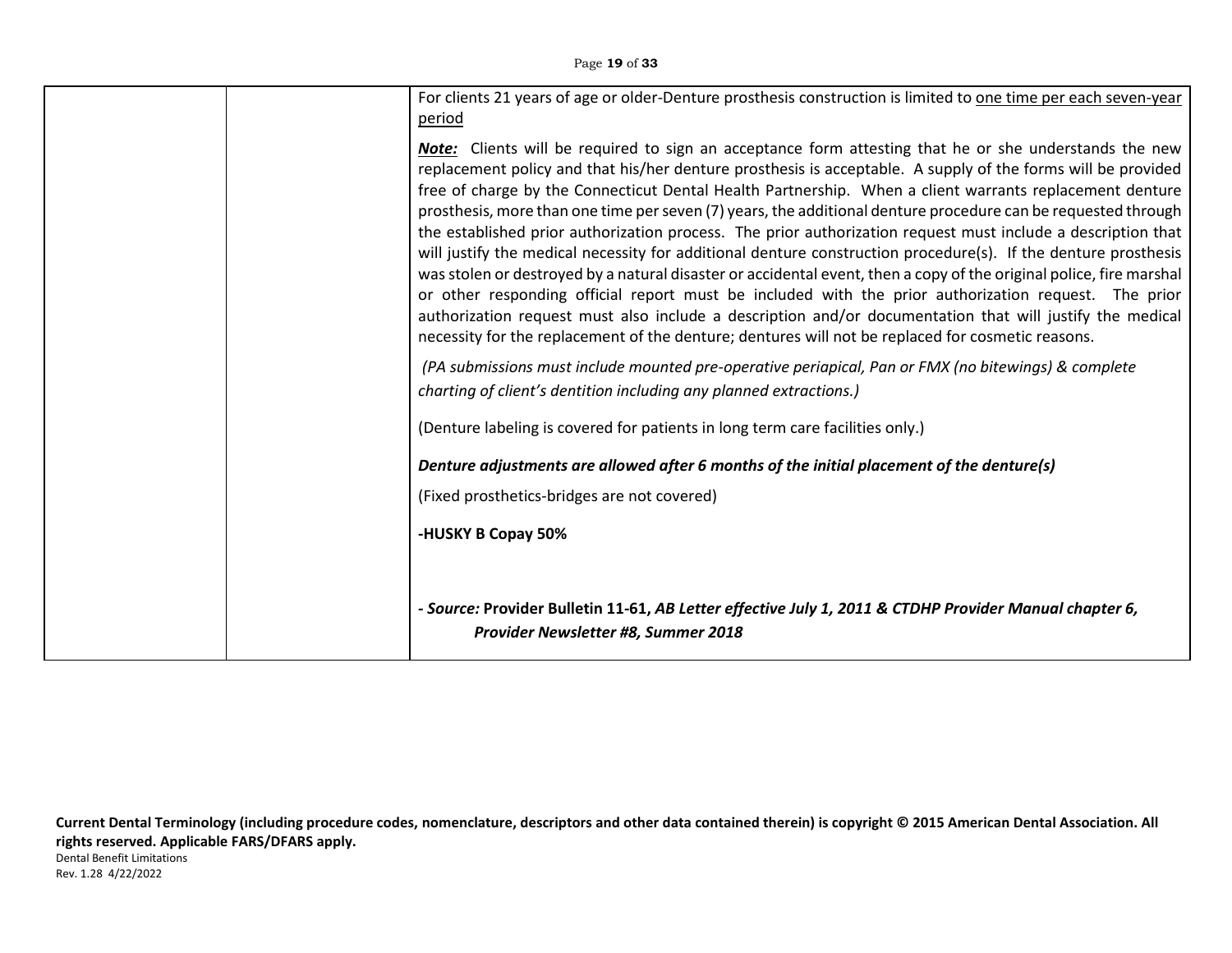| <b>Denture Repairs</b> | D5510-Repair of               | No longer covered under the HUSKY dental plan as of 12-31-2017                                             |
|------------------------|-------------------------------|------------------------------------------------------------------------------------------------------------|
|                        | <b>Broken Complete</b>        |                                                                                                            |
|                        | <b>Denture Base</b>           |                                                                                                            |
|                        |                               |                                                                                                            |
|                        | D5511-Repair of               | Replaces D5510, effective 1-1-2018                                                                         |
|                        | <b>Broken Complete</b>        |                                                                                                            |
|                        | <b>Denture Base</b>           |                                                                                                            |
|                        | Mandibular                    |                                                                                                            |
|                        |                               |                                                                                                            |
|                        | D5512-Repair of               | Replaces D5510, effective 1-1-2018                                                                         |
|                        | <b>Broken Denture Base</b>    |                                                                                                            |
|                        |                               |                                                                                                            |
|                        | Maxillary                     | Once per 2-year period limitation and is allowed after 6 months of the initial placement of the denture(s) |
|                        | D5520-Replace Missing         |                                                                                                            |
|                        | or Broken Teeth-              |                                                                                                            |
|                        |                               |                                                                                                            |
|                        | Complete                      |                                                                                                            |
|                        |                               |                                                                                                            |
|                        | D5610-Repair Resin            | No longer covered under the HUSKY dental plan as of 12-31-17                                               |
|                        | <b>Denture Base</b>           |                                                                                                            |
|                        |                               |                                                                                                            |
|                        | D5611-Repair Resin            | Replaces D5610, effective 1-1-2018                                                                         |
|                        | <b>Denture Base</b>           |                                                                                                            |
|                        | Mandibular                    |                                                                                                            |
|                        |                               |                                                                                                            |
|                        | D5612-Repair Resin            | Replaces D5610, effective 1-1-2018                                                                         |
|                        | <b>Denture Base Maxillary</b> |                                                                                                            |
|                        |                               |                                                                                                            |
|                        | D5620-Repair Cast             | No longer covered under the HUSKY dental plan as of 12-31-2017                                             |
|                        | Framework                     |                                                                                                            |
|                        |                               |                                                                                                            |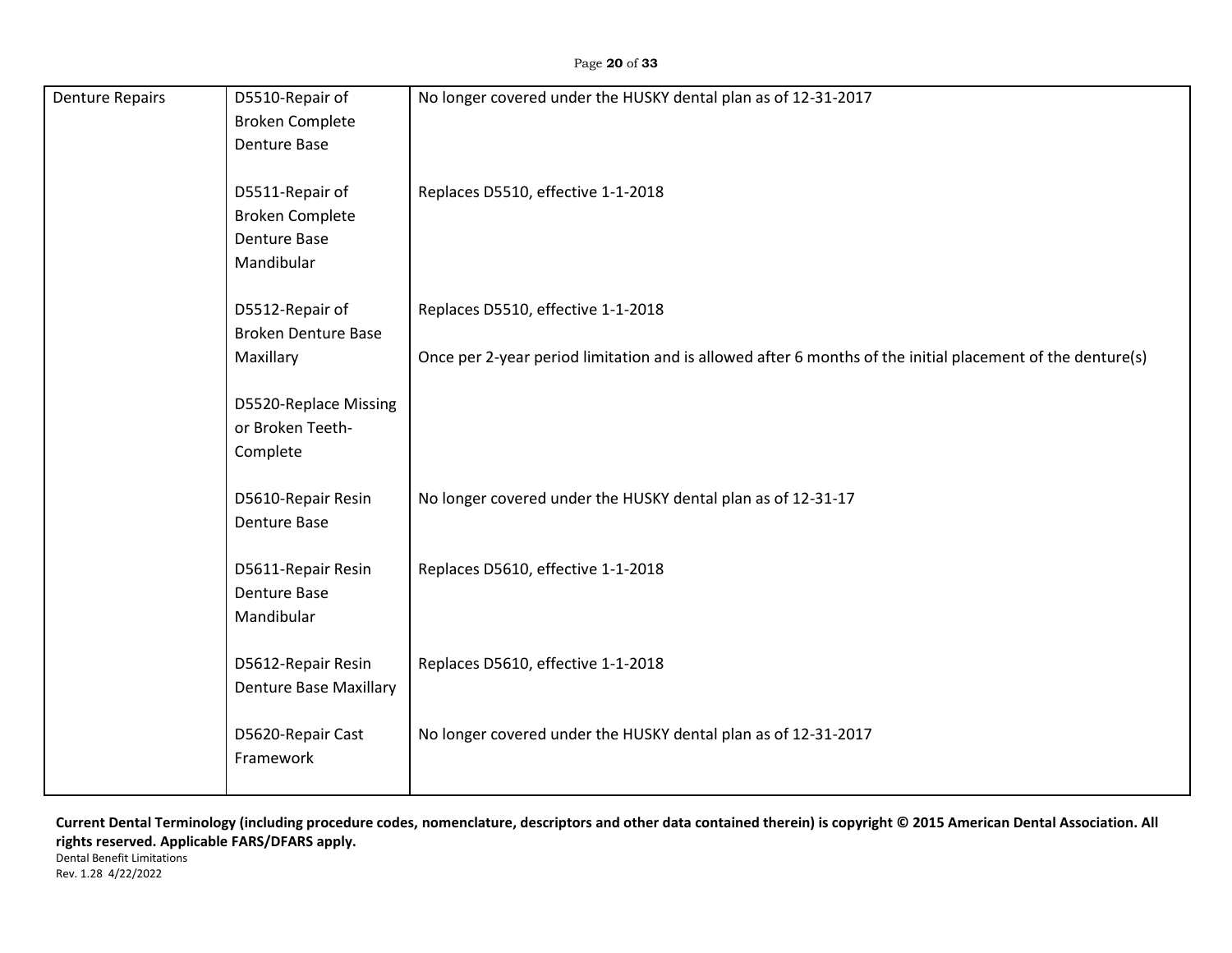Page **21** of **33**

|                        | D5621-Repair Cast               | Replaces D5620, effective 1-1-2018                                                                         |
|------------------------|---------------------------------|------------------------------------------------------------------------------------------------------------|
|                        | Framework Mandibular            |                                                                                                            |
|                        |                                 |                                                                                                            |
|                        | D5622-Repair Cast               | Replaces D5620, effective 1-1-2018                                                                         |
|                        | <b>Framework Maxillary</b>      |                                                                                                            |
|                        |                                 |                                                                                                            |
|                        | D5640-Repair or                 |                                                                                                            |
|                        | Replace Broken Clasp            |                                                                                                            |
|                        |                                 |                                                                                                            |
|                        |                                 |                                                                                                            |
|                        | D5650-Add Tooth to              |                                                                                                            |
|                        | <b>Existing Partial Denture</b> |                                                                                                            |
|                        |                                 |                                                                                                            |
|                        | D5660-Add Clasp to              |                                                                                                            |
|                        | <b>Existing Partial Denture</b> |                                                                                                            |
|                        |                                 |                                                                                                            |
|                        |                                 |                                                                                                            |
|                        |                                 |                                                                                                            |
|                        |                                 |                                                                                                            |
|                        |                                 |                                                                                                            |
|                        |                                 |                                                                                                            |
|                        |                                 |                                                                                                            |
|                        |                                 | -HUSKY B Copay 20%                                                                                         |
|                        |                                 | Source: Provider Bulletin 09-25 & Chapter 7 of the CT DSS Dental Provider Manual, Provider Newsletter #8,  |
|                        |                                 | Summer 2018, 1-1-2018 Dental Fee Schedule (Last Updated 8-7-2018)                                          |
| <b>Additional FQHC</b> | D5899-1 Additional              |                                                                                                            |
| Encounter Code - For   | FQHC Encounter Code -           | -HUSKY B Copay 50%                                                                                         |
| all of the Above       | For all Above                   | - Source: Provider Bulletin 11-07, & Chapter 7 under the CTDSSMAP website                                  |
| Replacement of         | D5211 Partial Upper             | Once in 7-year limitation for replacement of full and partial dentures                                     |
| Missing or Broken      | <b>Resin Based</b>              |                                                                                                            |
| Appliances             | D5212 Partial Lower             | Claims will not be covered if dentures have been benefited for clients covered by the State of Connecticut |
|                        | <b>Resin Based</b>              | Medicaid program for HUSKY, Medicaid Title XIX or Medicaid LIA in the past seven years.                    |

**Current Dental Terminology (including procedure codes, nomenclature, descriptors and other data contained therein) is copyright © 2015 American Dental Association. All rights reserved. Applicable FARS/DFARS apply.**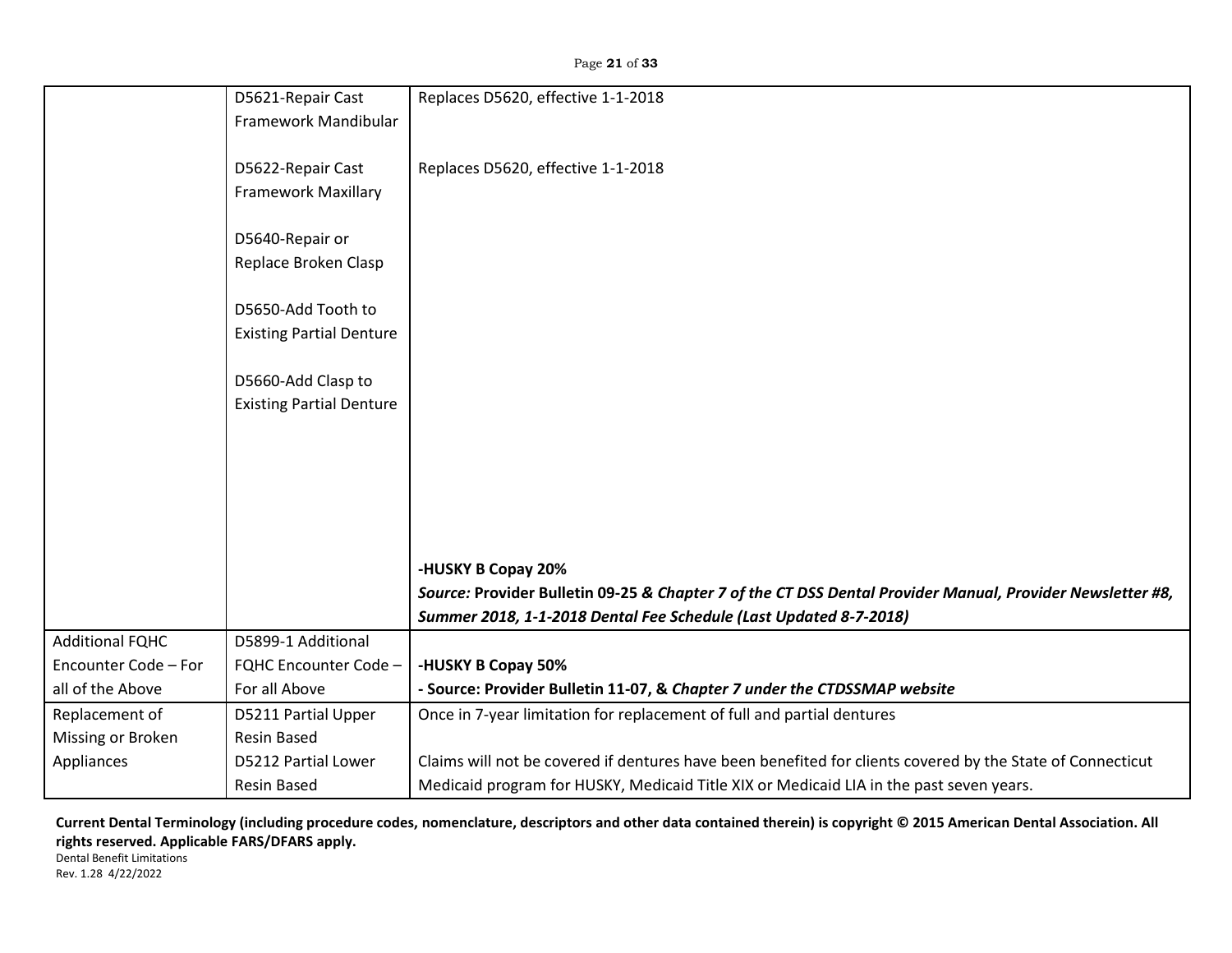| (Requires PA)    | D5213-Partial Upper   |                                                                                                                        |
|------------------|-----------------------|------------------------------------------------------------------------------------------------------------------------|
|                  | <b>Cast Metal</b>     | All denture replacements within seven-year frequency limitation will require prior authorization.                      |
|                  | D5214-Partial Lower   | Dentures will only be replaced if the patient uses his dentures on a daily basis.                                      |
|                  | <b>Cast Metal</b>     |                                                                                                                        |
|                  |                       | For dentures to be considered for replacement, the following documentation must be submitted with the                  |
|                  | D5899-1 Additional    | prior authorization:                                                                                                   |
|                  | FQHC Encounter Code - | Attestation from the patient's independent primary care or attending physician, on their letterhead,<br>$\bullet$      |
|                  | For all Above         | detailing the medical reasons and the medical necessity for the replacement appliance. It should detail                |
|                  |                       | any functional difficulties that the missing appliance has caused and affirm that a replacement appliance              |
|                  |                       | is necessary to ameliorate that specific condition.                                                                    |
|                  |                       | For partial dentures, a full mouth series of x-rays or panoramic x-ray and complete charting of missing<br>$\bullet$   |
|                  |                       | teeth on a standard ADA claim form. Also please note any planned restoration needs and/or extractions                  |
|                  |                       | of remaining teeth.                                                                                                    |
|                  |                       | For patient that state that their denture was stolen or lost during a personal altercation, a copy of the<br>$\bullet$ |
|                  |                       | police report detailing the situation and denture loss.                                                                |
|                  |                       | If the client resides in a skilled nursing facility, please supply the following additional information:<br>$\bullet$  |
|                  |                       | Copies of the facility dietitian's logbook records detailing any change of the appliance being<br>$\circ$              |
|                  |                       | considered for replacement.                                                                                            |
|                  |                       | Affirmation from the facility nursing director or other caretaker that the patient uses the                            |
|                  |                       | dentures to eat and that the patient desires a replacement appliance.                                                  |
|                  |                       | Dentures will only be replaced on a one-time basis on a seven-year period. Loss of the replacement denture             |
|                  |                       | prosthesis more than one time in the seven-year limitation will not be benefited.                                      |
|                  |                       |                                                                                                                        |
|                  |                       |                                                                                                                        |
|                  |                       | -HUSKY B Copay 50%                                                                                                     |
|                  |                       | - Source: Provider Bulletin 09-25 & Chapter 7 of the CT DSS Dental Provider Manual                                     |
| Reline Dentures- | D5730-Reline Complete | Once per 2-year period limitation and is allowed after 6 months of the initial placement of the denture(s)             |
| Chairside        | Maxillary Denture-    |                                                                                                                        |
|                  | Chairside             | Prior authorization required for some specialties                                                                      |
|                  | D5731-Reline Complete |                                                                                                                        |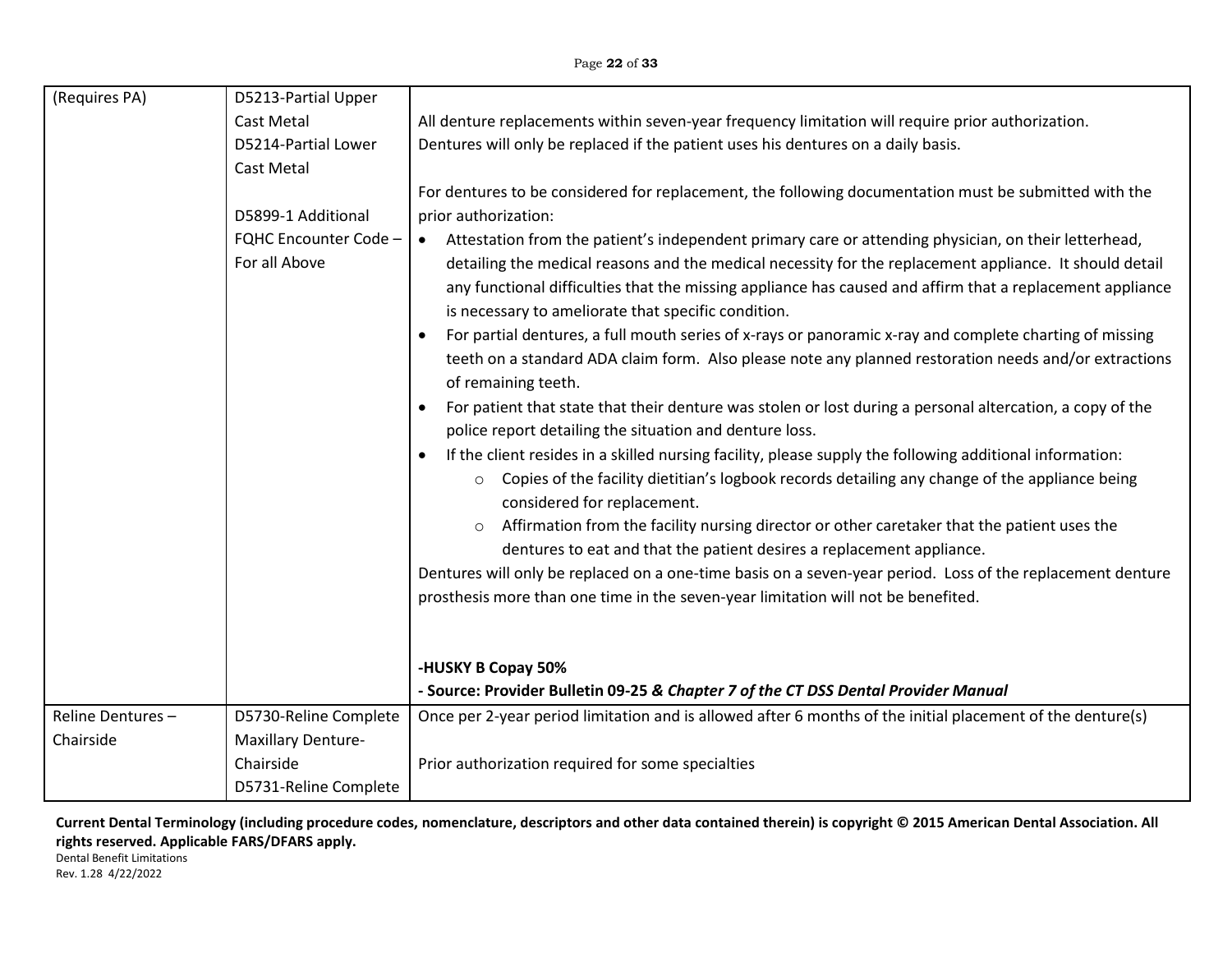Page **23** of **33**

|                             | Mandibular Denture-        |                                                                                                            |
|-----------------------------|----------------------------|------------------------------------------------------------------------------------------------------------|
|                             | Chairside                  |                                                                                                            |
|                             | D5740-Reline Maxillary     |                                                                                                            |
|                             | Partial Denture-           |                                                                                                            |
|                             | Chairside                  |                                                                                                            |
|                             | D5741-Reline               |                                                                                                            |
|                             | <b>Mandibular Partial</b>  | -HUSKY B Copay-20%                                                                                         |
|                             | Denture - Chairside        | - Source: Chapter 7 of the CT DSS Dental Provider Manual, Provider Newsletter #8, Summer 2018              |
| Denture Reline-             | D5899-2 Additional         | -HUSKY B Copay 50%                                                                                         |
| Chairside                   | <b>FQHC Encounter Code</b> |                                                                                                            |
|                             | for D5730-D5741            | - Source: Provider Bulletin 11-07, & Chapter 7 of the CT DSS Dental Provider Manual                        |
| Reline Dentures-            | D5750-Reline               | Once per 2-year period limitation and is allowed after 6 months of the initial placement of the denture(s) |
| Laboratory                  | <b>Complete Maxillary</b>  | Prior authorization required for some specialties                                                          |
|                             | Denture                    |                                                                                                            |
|                             | D5751-Reline               |                                                                                                            |
|                             | Complete Mandibular        |                                                                                                            |
|                             | Denture                    |                                                                                                            |
|                             | D5760- Reline Maxillary    |                                                                                                            |
|                             | <b>Partial Denture</b>     |                                                                                                            |
|                             | D5761-Reline               |                                                                                                            |
|                             | <b>Mandibular Partial</b>  | -HUSKY B Copay 20%                                                                                         |
|                             | Denture                    | - Source: Provider Bulletin 11-07, & Chapter 7 of the CT DSS Dental Provider Manual, Provider Newsletter   |
|                             |                            | #8, Summer 2018                                                                                            |
| <b>Obturator Prosthesis</b> | D5931-Surgical             |                                                                                                            |
|                             |                            |                                                                                                            |
|                             | D5999-2 Additional         | -HUSKY B Copay 20%                                                                                         |
|                             | <b>FQHC Encounter Code</b> | D5999-MP Code-HUSKY B Copay 50%                                                                            |
|                             |                            | - Source: Provider Bulletin 09-25, & Chapter 7 of the CT DSS Dental Provider Manual                        |
| <b>Obturator Prosthesis</b> | D5932-Definitive           |                                                                                                            |
|                             |                            | -HUSKY B Copay 20%                                                                                         |

**Current Dental Terminology (including procedure codes, nomenclature, descriptors and other data contained therein) is copyright © 2015 American Dental Association. All rights reserved. Applicable FARS/DFARS apply.**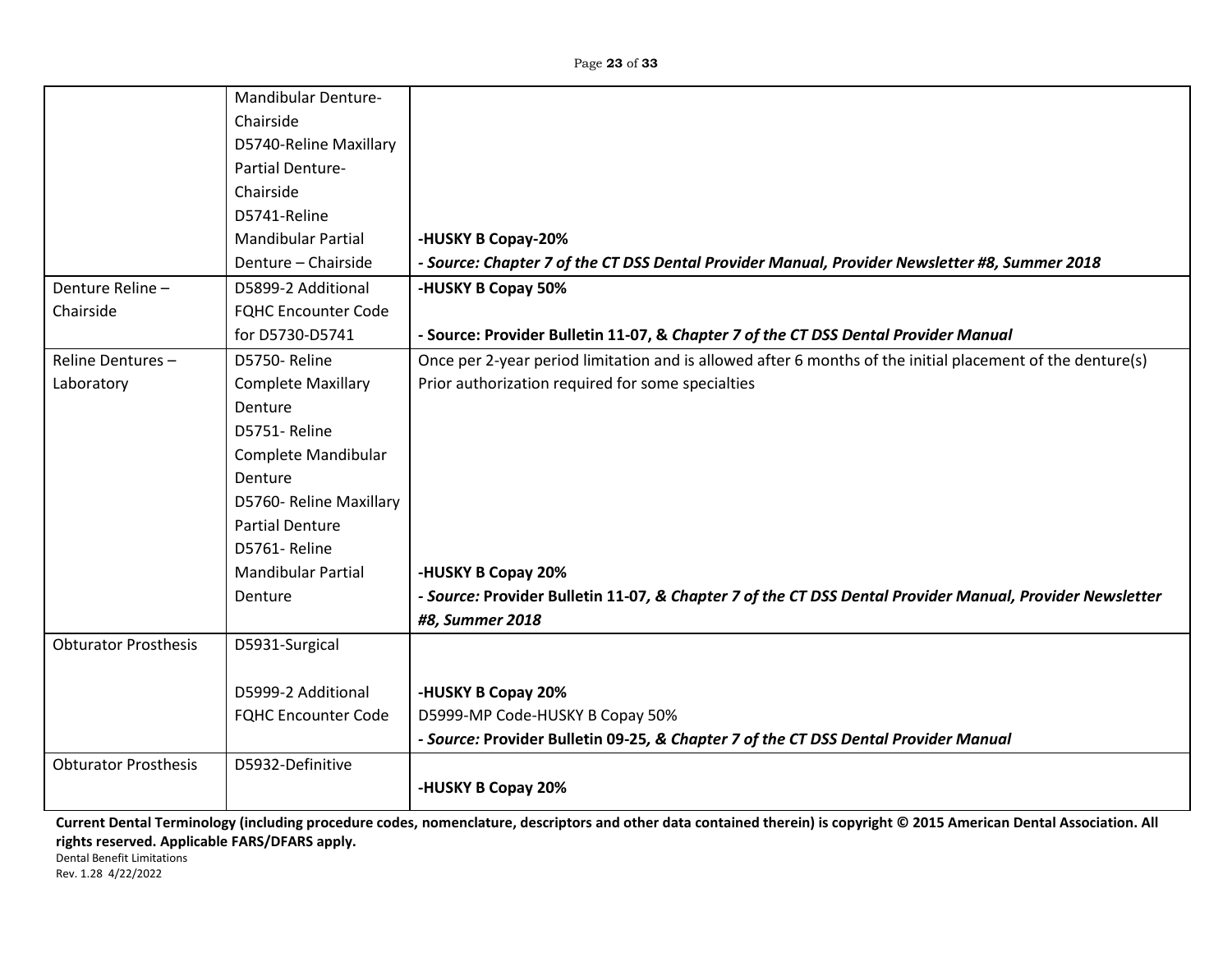|                                  |                                                                           | Page 24 of 33                                                                                                           |
|----------------------------------|---------------------------------------------------------------------------|-------------------------------------------------------------------------------------------------------------------------|
|                                  | D5999-3 Additional                                                        | D5999-Manually Priced Code-HUSKY B Copay 50%                                                                            |
|                                  | <b>FQHC Encounter Code</b>                                                | - Source: Provider Bulletin 09-25, & Chapter 7 of the CT DSS Dental Provider Manual                                     |
| <b>Oral Surgery Limitations:</b> |                                                                           |                                                                                                                         |
|                                  |                                                                           | Only Sutures of lacerations of mouth in accident cases only & not cases incidental to and connected with dental surgery |
|                                  | Gingivectomy only for severe side effects caused by medication            |                                                                                                                         |
|                                  | Only replant avulsed anterior tooth, not in conjunction with a root canal |                                                                                                                         |
|                                  |                                                                           | Only bone grafts, mandible, restricted to the replacement of bone previously removed by radical surgery procedure       |
| <b>Fluoride Carrier</b>          | D5986                                                                     | Effective September 1, 2014, prior authorization required for non-pediatric dentists. No age restriction                |
|                                  |                                                                           | applies.                                                                                                                |
|                                  |                                                                           | -No HUSKY B Copay                                                                                                       |
|                                  |                                                                           | -Source: 9-1-14 Dental Fee Schedule (Last updated 2-18-15)                                                              |
| Simple Exodontias                | D7140 - Extraction of                                                     | Covered for all permanent, primary and supernumerary teeth                                                              |
| (Extractions)                    | Erupted Tooth or<br><b>Exposed Root</b>                                   | -HUSKY B Copay 20%                                                                                                      |
|                                  |                                                                           | - Source: Provider Bulletin 09-25, & Chapter 7 of the CT DSS Dental Provider Manual                                     |
| <b>Surgical Exodontias</b>       | D7210 - Surgical                                                          | Covered for all permanent, primary and supernumerary teeth                                                              |
| (Extractions)                    | Removal of Erupted                                                        |                                                                                                                         |
|                                  | <b>Tooth Requiring</b>                                                    | (Oral Surgeons are not required to submit prior authorization for surgical extractions)                                 |
|                                  | Removal of Bone                                                           |                                                                                                                         |
|                                  |                                                                           |                                                                                                                         |
|                                  | and/or Sectioning of<br>Tooth                                             | -HUSKY B Copay 33%                                                                                                      |
|                                  |                                                                           |                                                                                                                         |
|                                  |                                                                           | - Source: Provider Bulletin 09-25, & Chapter 7 of the CT DSS Dental Provider Manual                                     |
| Impactions                       | D7220-Soft Tissue                                                         | Elective impactions require special consideration & x-rays supporting the need for service.                             |
|                                  | D7230-Partially Bony                                                      | Prior authorization Required                                                                                            |
|                                  | D7240-Completely                                                          | D7240 - Requires x-ray                                                                                                  |
|                                  | Bony                                                                      |                                                                                                                         |
|                                  | D7241-Completely                                                          |                                                                                                                         |
|                                  | Bony, with Unusual                                                        | -HUSKY B Copay 33%                                                                                                      |
|                                  | <b>Surgical Complications</b>                                             | - Source: Provider Bulletin 09-25 & Chapter 7 of the CT DSS Dental Provider Manual                                      |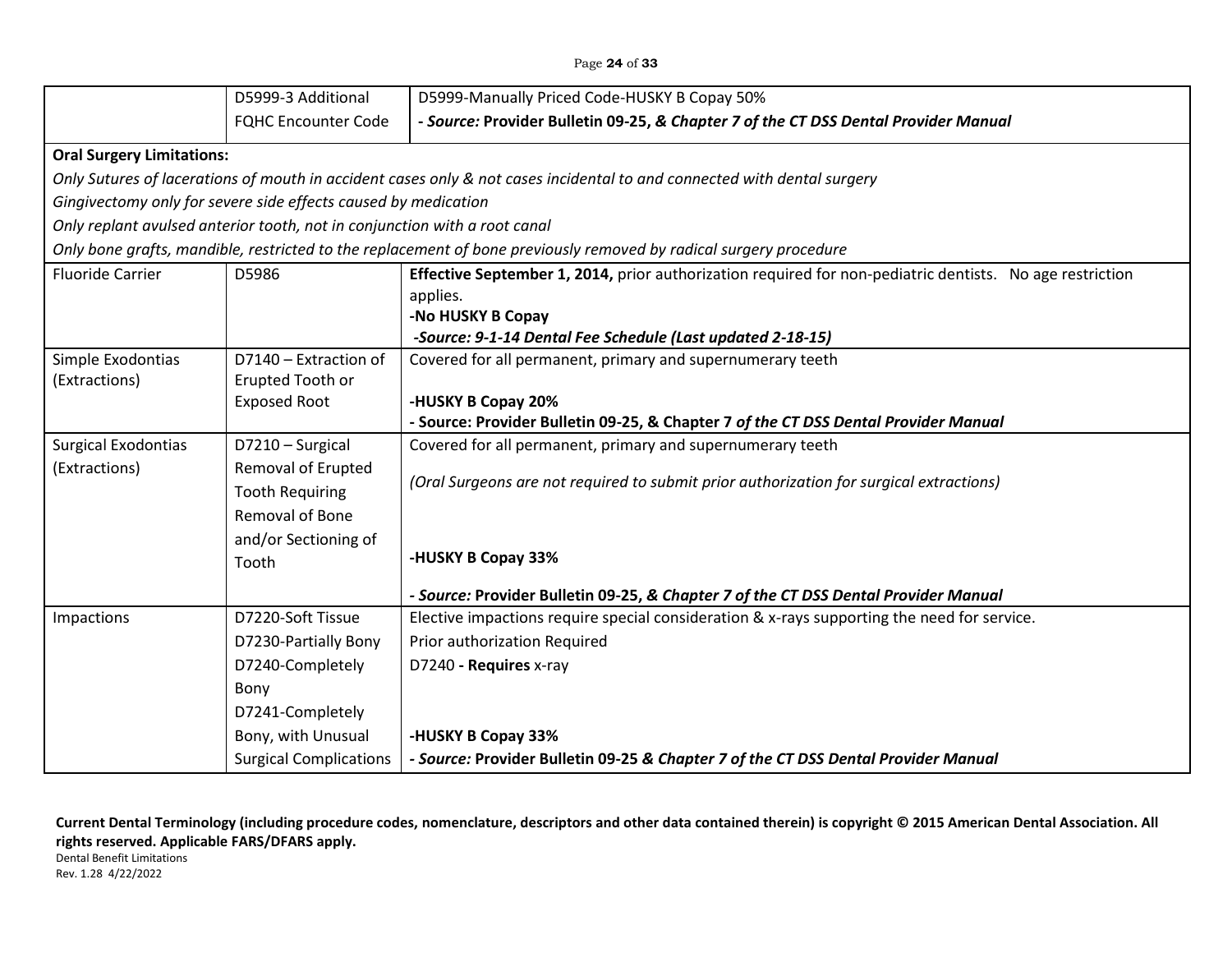| <b>Tooth Transplantation</b> | D7270-                | Restricted up to age 20                                                                                   |
|------------------------------|-----------------------|-----------------------------------------------------------------------------------------------------------|
|                              | Reimplant/Stabilize   |                                                                                                           |
|                              | Tooth                 | Effective September 1. 2014, D7270 requires prior authorization                                           |
|                              | D7272-Tooth           |                                                                                                           |
|                              | Transplantation       | -HUSKY B Copay 20%                                                                                        |
|                              | (including reimplant) | - Source: Provider Bulletin 2014-62, 09-25 & Chapter 7 of the CT DSS Dental Provider Manual               |
| Surgical Access of           | D7280                 | Restricted up to age 20                                                                                   |
| <b>Unerupted Tooth</b>       |                       | For orthodontic reasons; not covered unless orthodontia has been pre-authorized                           |
|                              |                       |                                                                                                           |
|                              |                       | -HUSKY B Copay 20%                                                                                        |
|                              |                       | - Source: Provider Bulletin 09-25 & Chapter 7 of the CT DSS Dental Provider Manual (section II, letter L) |
| Biopsy of Oral Soft          | D7286                 | Effective September 1. 2014, requires pathology report and post review or prior authorization             |
| <b>Tissue</b>                |                       |                                                                                                           |
|                              |                       | -HUSKY B Copay 20%                                                                                        |
|                              |                       | -Source: Provider Bulletin 2014-62                                                                        |
| Alveoloplasty                | D7320                 | Service not performed in conjunction with a tooth extraction.                                             |
|                              |                       | Effective September 1, 2014, PA required                                                                  |
|                              |                       | -HUSKY B Copay 20%                                                                                        |
|                              |                       | -Source: Provider Bulletin 2014-62                                                                        |
| <b>Excision of Lesion</b>    | D7410-Benign          | Effective September 1, 2014, all require pathology report and post review or prior authorization          |
|                              | D7411-Benign          |                                                                                                           |
|                              | D7412- Benign         |                                                                                                           |
|                              | Complicated           |                                                                                                           |
|                              | D7413-Malignant       |                                                                                                           |
|                              | D7415-Malignant       |                                                                                                           |
|                              | Complicated           |                                                                                                           |
|                              | D7440-Malignant       |                                                                                                           |
|                              | Complicated           |                                                                                                           |
|                              | D7441- Malignant      |                                                                                                           |
|                              |                       | -HUSKY B Copay 20%                                                                                        |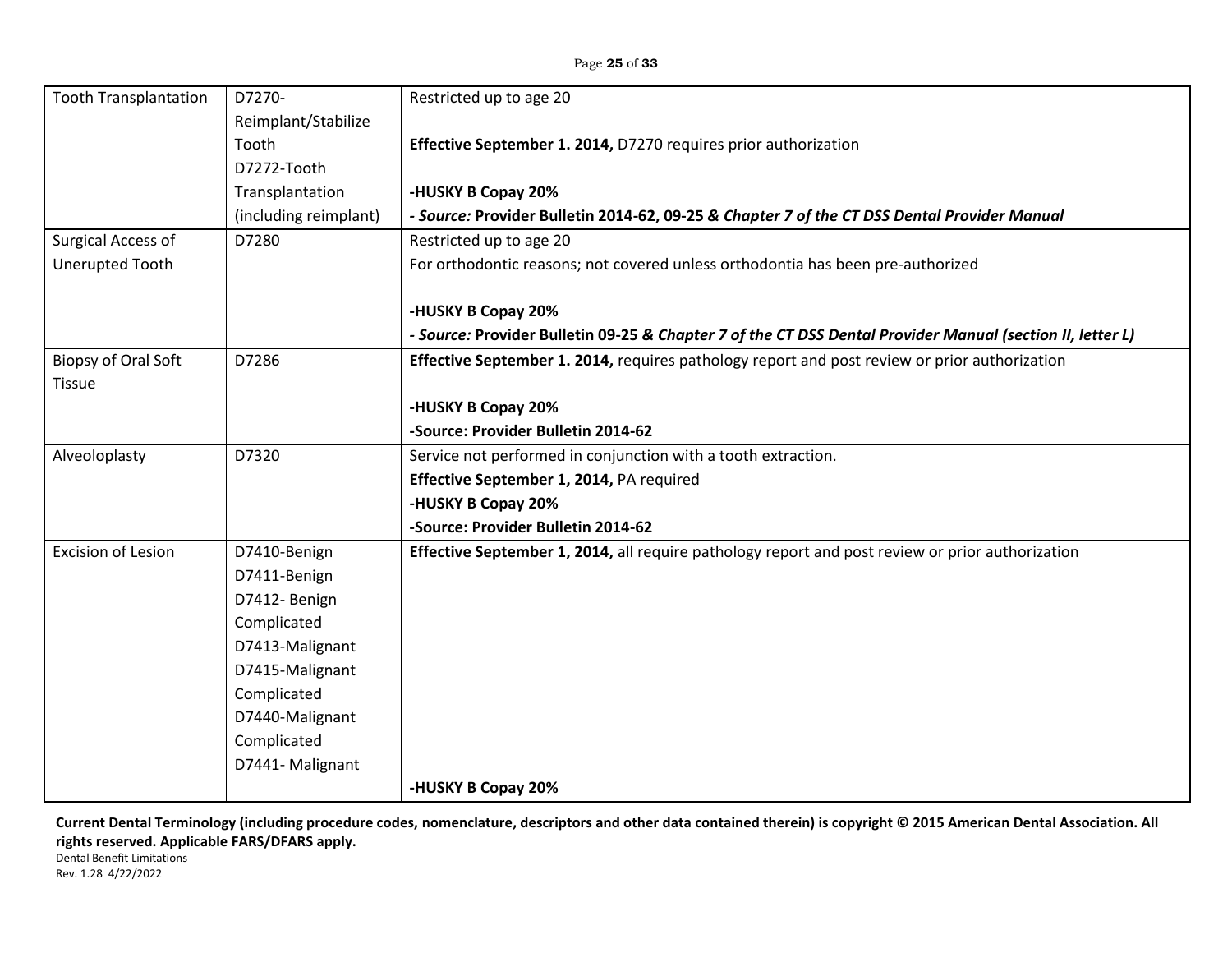|                                |                            | -Source: Provider Bulletin 2014-62                                                                         |
|--------------------------------|----------------------------|------------------------------------------------------------------------------------------------------------|
|                                |                            |                                                                                                            |
|                                |                            |                                                                                                            |
| Removal of Benign              | D7450-Odontogenic          | Effective September 1, 2014, all require pathology report and post review or prior authorization           |
| Cyst/Tumor                     | D7451-Odontogenic          |                                                                                                            |
|                                | D7460-                     |                                                                                                            |
|                                | Nonodontogenic             |                                                                                                            |
|                                | D7461-                     |                                                                                                            |
|                                | Nonodontogenic             | -HUSKY B Copay 20%                                                                                         |
|                                |                            | -Source: Provider Bulletin 2014-62                                                                         |
| <b>Destruction of Lesion</b>   | D7465                      | Effective September 1 2014, requires post review or prior authorization                                    |
| by Physical or Chemical        |                            | -HUSKY B Copay 20%                                                                                         |
| Means                          |                            | -Source: Provider Bulletin 2014-62                                                                         |
| Osteoplasty                    | D7940                      | <b>Requires PA</b>                                                                                         |
|                                | D7941                      |                                                                                                            |
|                                | D7944                      | -HUSKY B Copay 20%                                                                                         |
|                                | D7945                      | - Source: Chapter 7 of the CT DSS Dental Provider Manual                                                   |
| <b>Excision of Pericoronal</b> | D7971                      | Effective September 1.2014, requires post review                                                           |
| Gingiva                        |                            | -HUSKY B Copay 20%                                                                                         |
|                                |                            | -Source: Provider Bulletin 2014-62                                                                         |
| Closure of Salivary            | D7983                      | PA required by certain specialties                                                                         |
| Fistula                        | D7999-1 Additional         | -HUSKY B Copay 20%                                                                                         |
|                                | <b>FQHC Encounter Code</b> | - Source: Provider Bulletin 09-25, & Chapter 7 of the CT DSS Dental Provider Manual                        |
| Appliance Removal              | D7997                      | Appliance removal (not by the dentist who placed the appliance) includes removal of arch bar               |
|                                |                            | Requires post review and prior authorization from some dental specialties - Exceptions are: oral surgeons, |
|                                |                            | prosthodontists, and public health dentists.                                                               |
|                                |                            | Effective September 1, 2018, appliance removal will require prior authorization for orthodontists, general |
|                                |                            | dentists or pediatric dentists who have been approved to provide orthodontic services to HUSKY Health      |
|                                |                            | members. The PA must include what type of device is being removed, why the device is being removed, and    |
|                                |                            | how long the device has been in the patient's mouth.                                                       |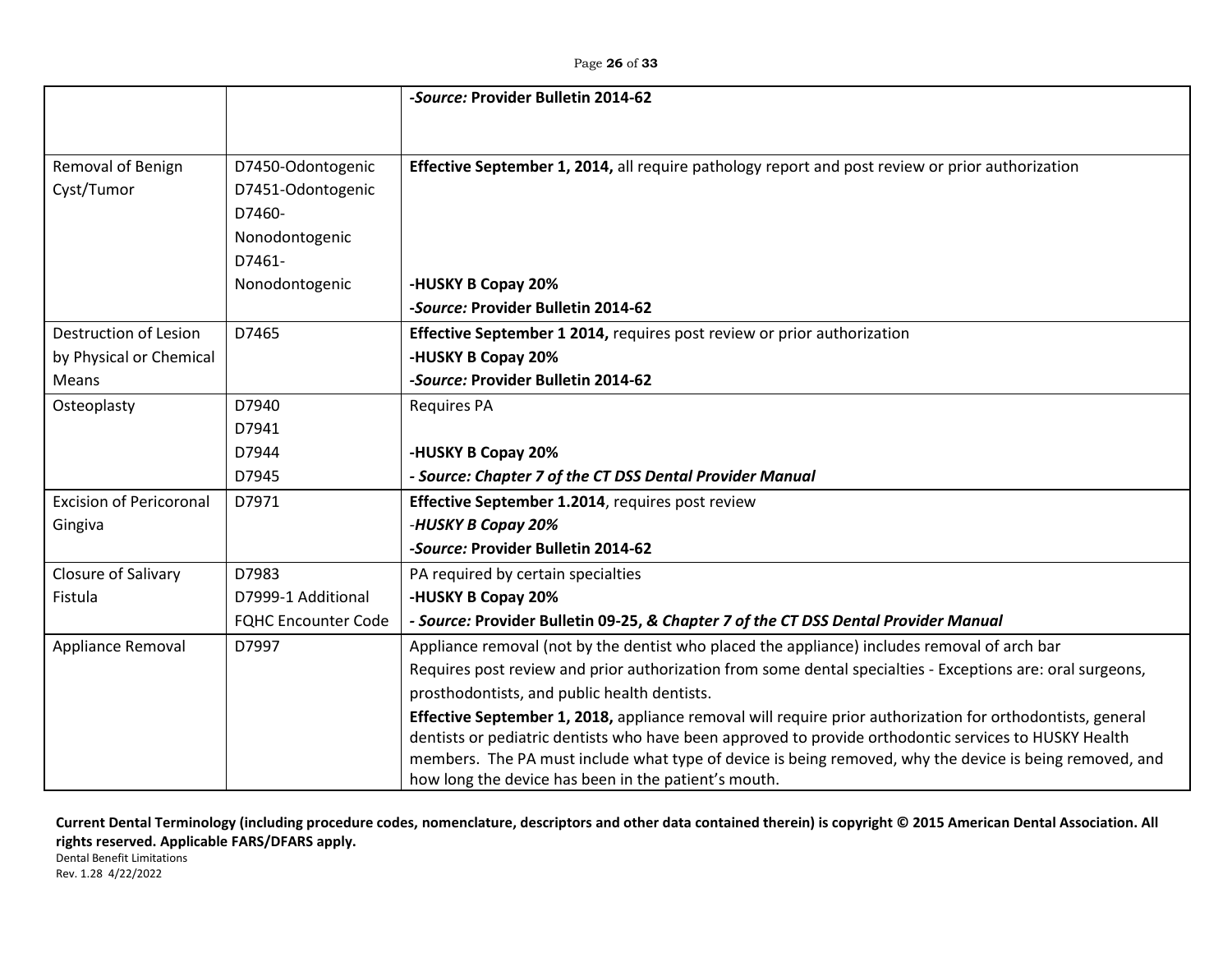|               |                              | -HUSKY B Copay 20%                                                                                          |                                                                                                              |
|---------------|------------------------------|-------------------------------------------------------------------------------------------------------------|--------------------------------------------------------------------------------------------------------------|
|               |                              | -Source: Fee schedule dated 8-26-2014, Provider Bulletin 2018-47                                            |                                                                                                              |
| Orthodontics  | D8000-8999                   | -HUSKY A, HUSKY C, HUSKY D                                                                                  | -HUSKY B                                                                                                     |
|               |                              | Covered once per client per lifetime                                                                        | Covered once per client per lifetime                                                                         |
| (Required PA) | D8660-Pre-                   | Treatment must be performed by an Orthodontist                                                              | Treatment must be performed by an Orthodontist                                                               |
|               | Orthodontic                  | Limited to recipients under age 21- Therapy must be                                                         | Limited to recipients under age 19                                                                           |
|               | Treatment                    | completed by the age of 21.                                                                                 | No Prior Authorization required                                                                              |
|               |                              | Prior Authorization required                                                                                | Benefit - \$725.00                                                                                           |
|               | D8670-Periodic               | Benefit- \$3198.21                                                                                          | Client is responsible for balance up to \$3198.21                                                            |
|               | Orthodontic                  |                                                                                                             |                                                                                                              |
|               | Treatment                    | Repair of Orthodontic Appliance-Maxillary and                                                               | Repair of Orthodontic Appliance-Maxillary and                                                                |
|               | D8696- Repair of             | Mandibular-Codes/services effective 1-1-20 and are                                                          | Mandibular-Codes/services effective 1-1-20 and are                                                           |
|               | Orthodontic                  | manually priced. This does not include repair of                                                            | manually priced. This does not include repair of                                                             |
|               | Appliance-Maxillary          | broken brackets.                                                                                            | broken brackets.                                                                                             |
|               | D8697-Repair of              |                                                                                                             | <b>HUSKY B Copay-20%</b>                                                                                     |
|               | Orthodontic                  |                                                                                                             |                                                                                                              |
|               | Appliance-Mandibular         |                                                                                                             |                                                                                                              |
|               |                              | Replacement of orthodontic retainer covered once                                                            |                                                                                                              |
|               | D8692-Replacement            | per lifetime                                                                                                | Replacement of orthodontic retainer covered once                                                             |
|               | of Orthodontic               | Effective 1-1-20, D8692 not a valid code/service                                                            | per lifetime                                                                                                 |
|               | Retainer                     | Replacement of Retainer-Maxillary, Mandibular-                                                              | Effective 1-1-20, D8692 not a valid code/service                                                             |
|               | D8703-Replacement            | Code/Services effective 1-1-20                                                                              | Replacement of Retainer-Maxillary, Mandibular-                                                               |
|               | of Orthodontic               |                                                                                                             | Codes/Services effective 1-1-20, HUSKY B Copay-20%                                                           |
|               | Retainer-Maxillary           | Orthodontic retainer replacement will require prior<br>authorization for orthodontists, general dentists or | Orthodontic retainer replacement will require prior                                                          |
|               | D8704-Replacment of          | pediatric dentists who have been approved to                                                                | authorization for orthodontists, general dentists or<br>pediatric dentists who have been approved to provide |
|               | <b>Orthodontic Retainer-</b> | provide orthodontic services to HUSKY Health                                                                | orthodontic services to HUSKY Health members. The                                                            |
|               | Mandibular                   | members. The PA must include how long the member                                                            | PA must include how long the member has been                                                                 |
|               | D8999-Unspecified            | has been without a retainer and the reason for the                                                          | without a retainer and the reason for the loss or                                                            |
|               | Orthodontic                  | loss or breakage of the retainer. The PA must be                                                            |                                                                                                              |
|               |                              | submitted to the orthodontic coordinator.                                                                   |                                                                                                              |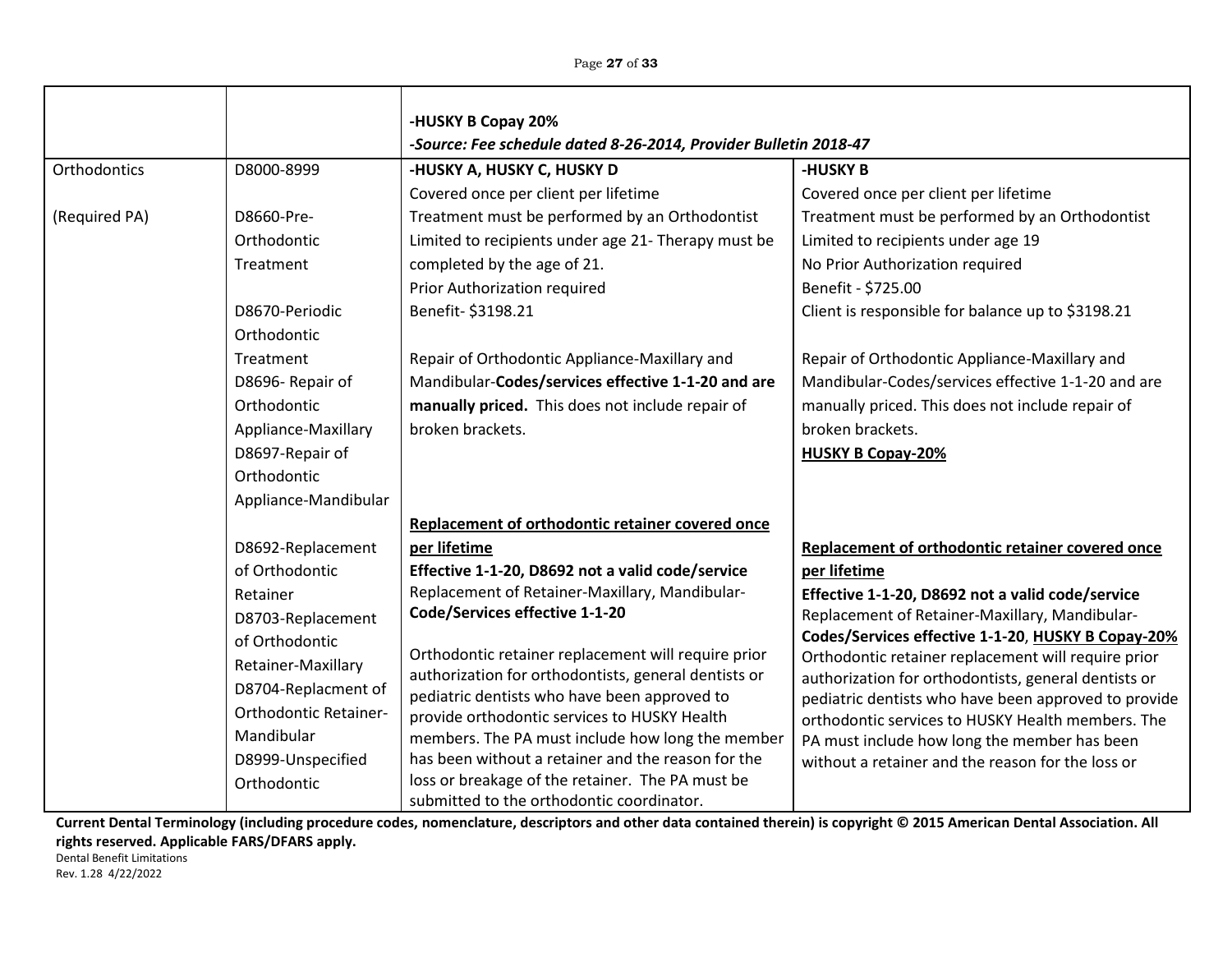| Treatment | Orthodontic treatment must be medically necessary<br>and authorized if one of the following conditions are<br>met:<br>The client obtains 26 or more points on a<br>$\bullet$<br>correctly scored Malocclusion Severity<br>Assessment; or:<br>The client demonstrates that the requested<br>$\bullet$<br>treatment will significantly ameliorate a mental,<br>emotional or behavioral condition associated<br>with the client's dental condition as certified by a<br>licensed child psychologist/psychiatrist or:<br>The client presents evidence of a sever deviation<br>affecting the mouth and /or underlying<br>structures.<br>If the client does not satisfy any of the criteria set<br>forth above, a determination is made as to whether<br>the requested services are medically necessary under<br>EPSDT provisions of the Medicaid Act. Under these<br>provisions, orthodontia is approved if medically<br>necessary for the relief of pain or infection,<br>restoration of teeth or maintenance of dental health.<br>-Source: Provider Bulletin 09-25, Chapter 7 of the CT<br><b>DSS Dental Provider Manual, CTDHP Provider</b><br>Manual chapter 6, Provider Bulletin 2016-45,<br>Provider Bulletin 2018-47, Provider Bulletin 2019-87 | breakage of the retainer. The PA must be submitted<br>to the orthodontic coordinator.<br>Orthodontic treatment must be medically necessary<br>and authorized if one of the following conditions are<br>met:<br>The client obtains 26 or more points on a correctly<br>$\bullet$<br>scored Malocclusion Severity Assessment; or:<br>The client demonstrates that the requested<br>$\bullet$<br>treatment will significantly ameliorate a mental,<br>emotional or behavioral condition associated with<br>the client's dental condition as certified by a<br>licensed child psychologist/psychiatrist or:<br>The client presents evidence of a sever deviation<br>affecting the mouth and /or underlying structures.<br>If the client does not satisfy any of the criteria set<br>forth above, a determination is made as to whether<br>the requested services are medically necessary under<br>EPSDT provisions of the Medicaid Act. Under these<br>provisions, orthodontia is approved if medically<br>necessary for the relief of pain or infection,<br>restoration of teeth or maintenance of dental health.<br>-Source: Provider Bulletin 09-25, Chapter 7 of the CT<br><b>DSS Dental Provider Manual, CTDHP Provider Manual</b><br>chapter 6, Provider Bulletin 2016-45, Provider<br><b>Bulletin 2019-87</b> |
|-----------|---------------------------------------------------------------------------------------------------------------------------------------------------------------------------------------------------------------------------------------------------------------------------------------------------------------------------------------------------------------------------------------------------------------------------------------------------------------------------------------------------------------------------------------------------------------------------------------------------------------------------------------------------------------------------------------------------------------------------------------------------------------------------------------------------------------------------------------------------------------------------------------------------------------------------------------------------------------------------------------------------------------------------------------------------------------------------------------------------------------------------------------------------------------------------------------------------------------------------------------------------|------------------------------------------------------------------------------------------------------------------------------------------------------------------------------------------------------------------------------------------------------------------------------------------------------------------------------------------------------------------------------------------------------------------------------------------------------------------------------------------------------------------------------------------------------------------------------------------------------------------------------------------------------------------------------------------------------------------------------------------------------------------------------------------------------------------------------------------------------------------------------------------------------------------------------------------------------------------------------------------------------------------------------------------------------------------------------------------------------------------------------------------------------------------------------------------------------------------------------------------------------------------------------------------------------------------|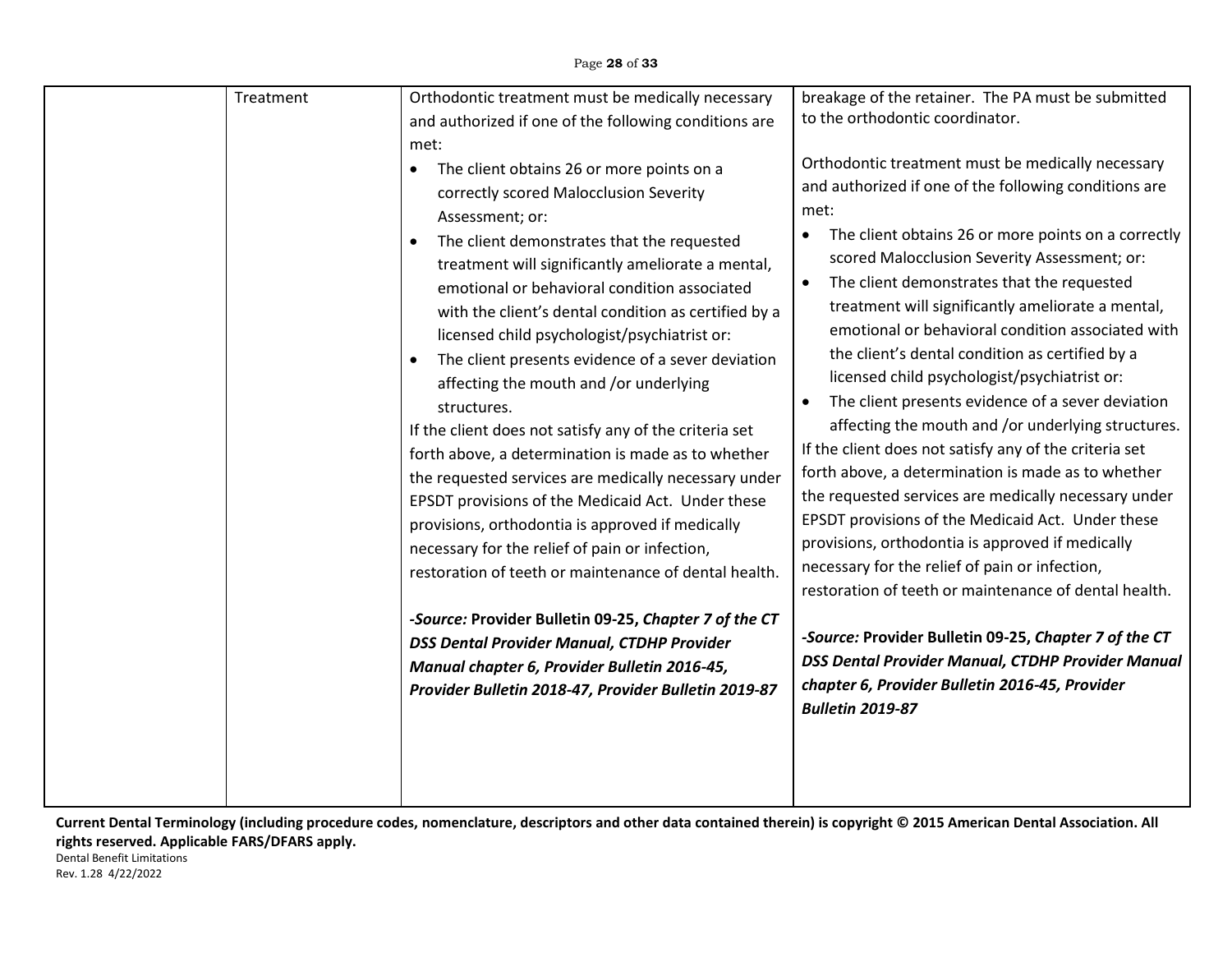| Palliative (Emergency)<br><b>Treatment of Dental</b><br>Pain | D9110                                                                        | Emergency treatment of dental pain-minor procedure<br>Service requires submission of a post review and cannot be billed with any other procedure codes.<br>-No HUSKY B Copay<br>-Source: DXC/HP Fee Schedule                                                                                                                                                                                                                   |
|--------------------------------------------------------------|------------------------------------------------------------------------------|--------------------------------------------------------------------------------------------------------------------------------------------------------------------------------------------------------------------------------------------------------------------------------------------------------------------------------------------------------------------------------------------------------------------------------|
| Local Anesthesia                                             |                                                                              | It is not payable as a separate service & is included in other procedure codes.                                                                                                                                                                                                                                                                                                                                                |
| <b>General Surgical</b><br>Anesthesia                        | D9220<br>D9221                                                               | <b>Effective January 1, 2016, these services are no longer covered. Replaced by D9223.</b>                                                                                                                                                                                                                                                                                                                                     |
| <b>General Surgical</b><br>Anesthesia                        | D9223 - Deep<br>Sedation/General<br>Anesthesia - Each 15<br>Minute Increment | Covered for clients under the age of nine (prior to ninth birthday) or clients that have a demonstrated cognitive<br>impairment/need such as autism, cerebral palsy, hyperactivity disorder or severe/profound developmental<br>delay for behavior management related to the dental procedures to be performed<br>Covered for clients ages nine to twenty solely for use where multiple oral surgical procedures are performed |
|                                                              |                                                                              | at the same visit and in cases where five or more extractions are performed or for removal of third molars<br>Not a covered benefit for clients age nine (9) or over for the extraction of a single tooth or general<br>dental services                                                                                                                                                                                        |
|                                                              |                                                                              | Not a covered benefit for clients twenty-one or over for the extraction of less than six (6) single<br>teeth (excluding third molars) or for general dental treatment                                                                                                                                                                                                                                                          |
|                                                              |                                                                              | PA required for all specialties except for pedodontists, oral surgeons, and anesthesiologists<br>-HUSKY B Copay is 20%                                                                                                                                                                                                                                                                                                         |
|                                                              |                                                                              | Source: Chapter 6 of CTDHP Provider Manual, DSS/DXC Communication                                                                                                                                                                                                                                                                                                                                                              |
| Analgesia, Anxiolysis,<br><b>Inhalation of Nitrous</b>       | D9230-Analgesia,<br>Anxiolysis Inhalation                                    | Covered for clients under the age of nine (9) (prior to ninth birthday), or clients of any age who have a diagnosis<br>such as autism, cerebral palsy hyperactivity disorder or developmental delay with a demonstrated need for                                                                                                                                                                                               |
| Oxide "Laughing Gas"                                         | NO <sub>2</sub>                                                              | behavior management related to the dental procedures to be performed                                                                                                                                                                                                                                                                                                                                                           |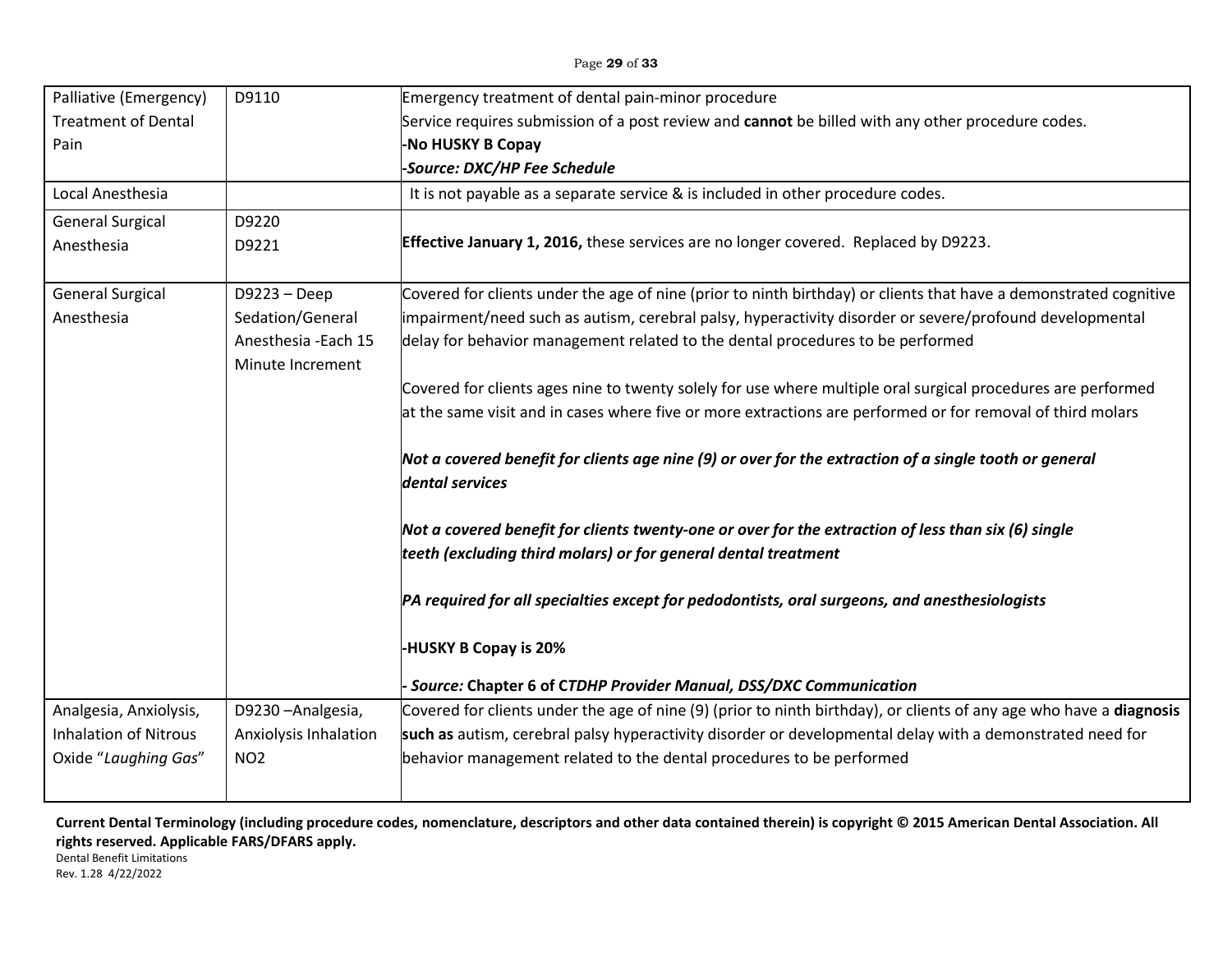|                              |                                      | Nitrous covered for children up to age nine or of any age that has diagnosis of autism, hyperactivity disorder or<br>severe/profound developmental delay with a demonstrated need for behavior management related to the<br>dental procedures to be performed |
|------------------------------|--------------------------------------|---------------------------------------------------------------------------------------------------------------------------------------------------------------------------------------------------------------------------------------------------------------|
|                              |                                      | Note: For dates of service June 1 <sup>st, 2013</sup> and later, Pediatric Dentists using Nitrous Oxide for behavior<br>management purposes are no longer required to receive prior authorization or post-procedure                                           |
|                              |                                      | authorization in order to bill for this procedure code. Claims for D9230 may now be submitted<br>directly to Hewlett-Packard (HP) for payment.                                                                                                                |
|                              |                                      | Not a covered benefit for clients age nine (9) or over for the extraction of a single tooth or general<br>dental services                                                                                                                                     |
|                              |                                      | Not a covered benefit for clients twenty-one or over for general dental services                                                                                                                                                                              |
|                              |                                      | -HUSKY B Copay 20%                                                                                                                                                                                                                                            |
|                              |                                      | Source: Chapter 6 of CTDHP Provider Manual                                                                                                                                                                                                                    |
| <b>Intravenous Conscious</b> | D9241                                | Effective January 1, 2016, these services are no longer covered. Replaced by D9243.                                                                                                                                                                           |
| Sedation                     | D9242                                |                                                                                                                                                                                                                                                               |
| <b>Intravenous Conscious</b> | D9243- Intravenous                   | Covered for clients under the age of nine (prior to ninth birthday) or clients that have a demonstrated                                                                                                                                                       |
| Sedation                     | Moderate(conscious)                  | cognitive impairment/need such as autism, cerebral palsy, or hyperactivity disorder or severe/profound                                                                                                                                                        |
|                              | Sedation-Each 15<br>Minute Increment | developmental delay for behavior management related to the dental procedures to be performed                                                                                                                                                                  |
|                              |                                      | Also covered for clients ages nine to twenty solely for use where multiple oral surgical procedures are performed                                                                                                                                             |
|                              |                                      | at the same visit and in cases where five or more extractions are performed or for removal of third molars                                                                                                                                                    |
|                              |                                      | Not a covered benefit for clients age nine (9) or over for the extraction of a single tooth or general                                                                                                                                                        |
|                              |                                      | dental services                                                                                                                                                                                                                                               |
|                              |                                      | Not a covered benefit for clients twenty-one or over for the extraction of less than six (6) single                                                                                                                                                           |
|                              |                                      | Teeth(excluding third molars) or for general dental treatment                                                                                                                                                                                                 |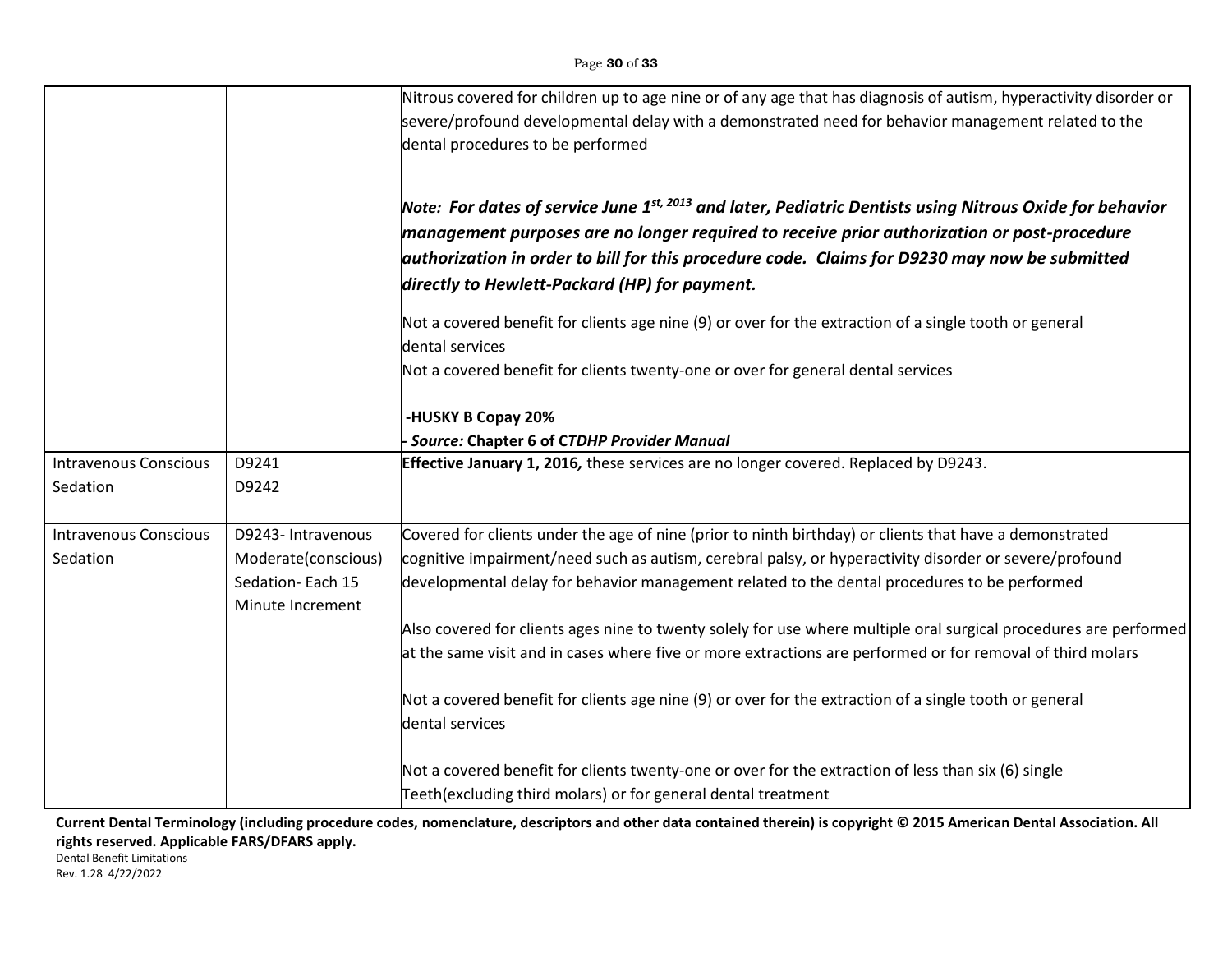|                                               |                                                                              | PA required for all specialties except pedodontists, oral surgeons, and anesthesiologists                                                                                                                                                                                                                                                                                                                      |
|-----------------------------------------------|------------------------------------------------------------------------------|----------------------------------------------------------------------------------------------------------------------------------------------------------------------------------------------------------------------------------------------------------------------------------------------------------------------------------------------------------------------------------------------------------------|
|                                               |                                                                              | -HUSKY B Copay 20%                                                                                                                                                                                                                                                                                                                                                                                             |
|                                               |                                                                              | Source: Chapter 6 of CTDHP Provider Manual, DSS/DXC Communication                                                                                                                                                                                                                                                                                                                                              |
| House/Extended Care<br>Facility/Hospital Call | D9410-<br>House/Extended Care<br><b>Facility Call</b><br>D9420-Hospital Call | The House/Extended Care facility call is limited to only private practice dentists and public health hygienists (i.e.<br>not part of a clinic or a group) who provide care to clients external to the office or clinic environment. In the<br>event that a private practice dentist is part of a professional corporation the service can be requested through<br>the established prior authorization process. |
|                                               |                                                                              | Effective August 1, 2015, a prior authorization will no longer be required for D9410.                                                                                                                                                                                                                                                                                                                          |
|                                               |                                                                              | -No HUSKY B Copay                                                                                                                                                                                                                                                                                                                                                                                              |
|                                               |                                                                              | - Source: Provider Bulletin 11-61                                                                                                                                                                                                                                                                                                                                                                              |
| <b>Patient Management</b>                     | D9920                                                                        | Prior Authorization Required                                                                                                                                                                                                                                                                                                                                                                                   |
|                                               |                                                                              | Covered only in cases of cognitive disabilities that are limited in their ability to understand directions and                                                                                                                                                                                                                                                                                                 |
|                                               |                                                                              | require additional time on part of the dentist to deliver services                                                                                                                                                                                                                                                                                                                                             |
|                                               |                                                                              | Provider must document specific diagnosis in patients record, must be moderate to severe or profound mental                                                                                                                                                                                                                                                                                                    |
|                                               |                                                                              | retardation. Provider must have signature of physician or professional staff member of the DMR attesting the                                                                                                                                                                                                                                                                                                   |
|                                               |                                                                              | authenticity of diagnosis.                                                                                                                                                                                                                                                                                                                                                                                     |
|                                               |                                                                              | -HUSKY B Copay is 20%                                                                                                                                                                                                                                                                                                                                                                                          |
|                                               |                                                                              | - Source: Chapter 7 of the CT DSS Dental Provider Manual                                                                                                                                                                                                                                                                                                                                                       |
| <b>Fabrication of Athletic</b>                | D9941                                                                        | Covered one per client, per lifetime for clients under 21 who are enrolled in a contact sport                                                                                                                                                                                                                                                                                                                  |
| <b>Mouth Guard</b>                            |                                                                              | Prior Authorization required-Provider must submit a letter from school or organization where child is enrolled                                                                                                                                                                                                                                                                                                 |
|                                               | D9999-1 Additional                                                           | in the sport.                                                                                                                                                                                                                                                                                                                                                                                                  |
|                                               | <b>FQHC Encounter Code</b>                                                   | <b>HUSKY B Copay-20%</b>                                                                                                                                                                                                                                                                                                                                                                                       |
|                                               |                                                                              | - Source: HP/EDS Fee Schedule & Chapter 7 of the CT DSS Dental Provider Manual                                                                                                                                                                                                                                                                                                                                 |
| Occlusal "Night"                              | D9944-Hard, Full Arch                                                        | Covered by Report                                                                                                                                                                                                                                                                                                                                                                                              |
| Guards (By Report)                            | D9945-Soft, Full Arch                                                        | Prior Authorization required for patients 21 years of age or older                                                                                                                                                                                                                                                                                                                                             |
|                                               |                                                                              | As of 12-31-18, D9940 not a valid occlusal guard code                                                                                                                                                                                                                                                                                                                                                          |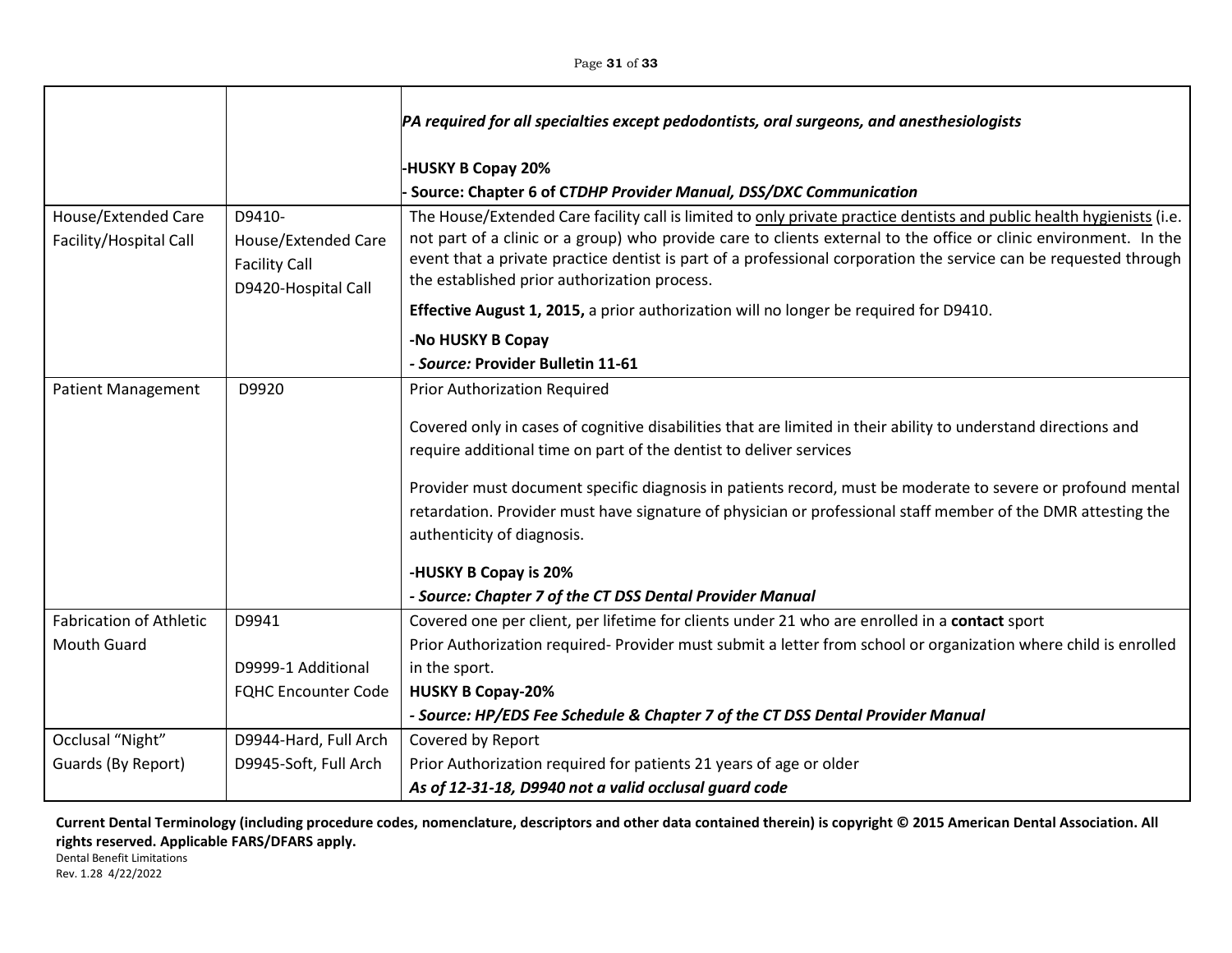Page **32** of **33**

|                           |                       | -HUSKY B Copay-20%<br>- Source: HP/EDS Fee Schedule & Chapter 7 of the CT DSS Dental Provider Manual, Provider Bulletin 2019- |  |
|---------------------------|-----------------------|-------------------------------------------------------------------------------------------------------------------------------|--|
|                           |                       |                                                                                                                               |  |
| Periodontia               | D4000 - D4999         | Not covered (exceptions for medical necessity in children (EPSDT) and adults considered)                                      |  |
| Implants                  | $D6000 - D6199$       | Not covered                                                                                                                   |  |
| <b>Cosmetic Dentistry</b> |                       | Not covered                                                                                                                   |  |
| Vestibuloplasty           | D7340, D7350          | Not covered                                                                                                                   |  |
| Cancelled or Missed       |                       | Not covered                                                                                                                   |  |
| Appointments              |                       | Providers cannot charge clients for cancelled or missed appointments.                                                         |  |
|                           |                       | -Source: Provider Bulletin 2015-5, January 2015                                                                               |  |
| <b>Balance Billing</b>    | Seen most frequently  | Providers cannot charge CMAP for a service, supply a higher quality or different service to a member and                      |  |
|                           | with crowns, denture  | balance bill the member for the amount. i.e. all ceramic crowns, Valplast (flexible) dentures and Invisalign are              |  |
|                           | types and orthodontic | the most common types of services.                                                                                            |  |
|                           | treatment.            |                                                                                                                               |  |

**List of Codes Exempt from the Yearly Adult Benefit Maximum (For Internal Use Only)**

D0412 – Blood Glucose level test

D1320 – Tobacco Counseling

**Current Dental Terminology (including procedure codes, nomenclature, descriptors and other data contained therein) is copyright © 2015 American Dental Association. All rights reserved. Applicable FARS/DFARS apply.** Dental Benefit Limitations

Rev. 1.28 4/22/2022